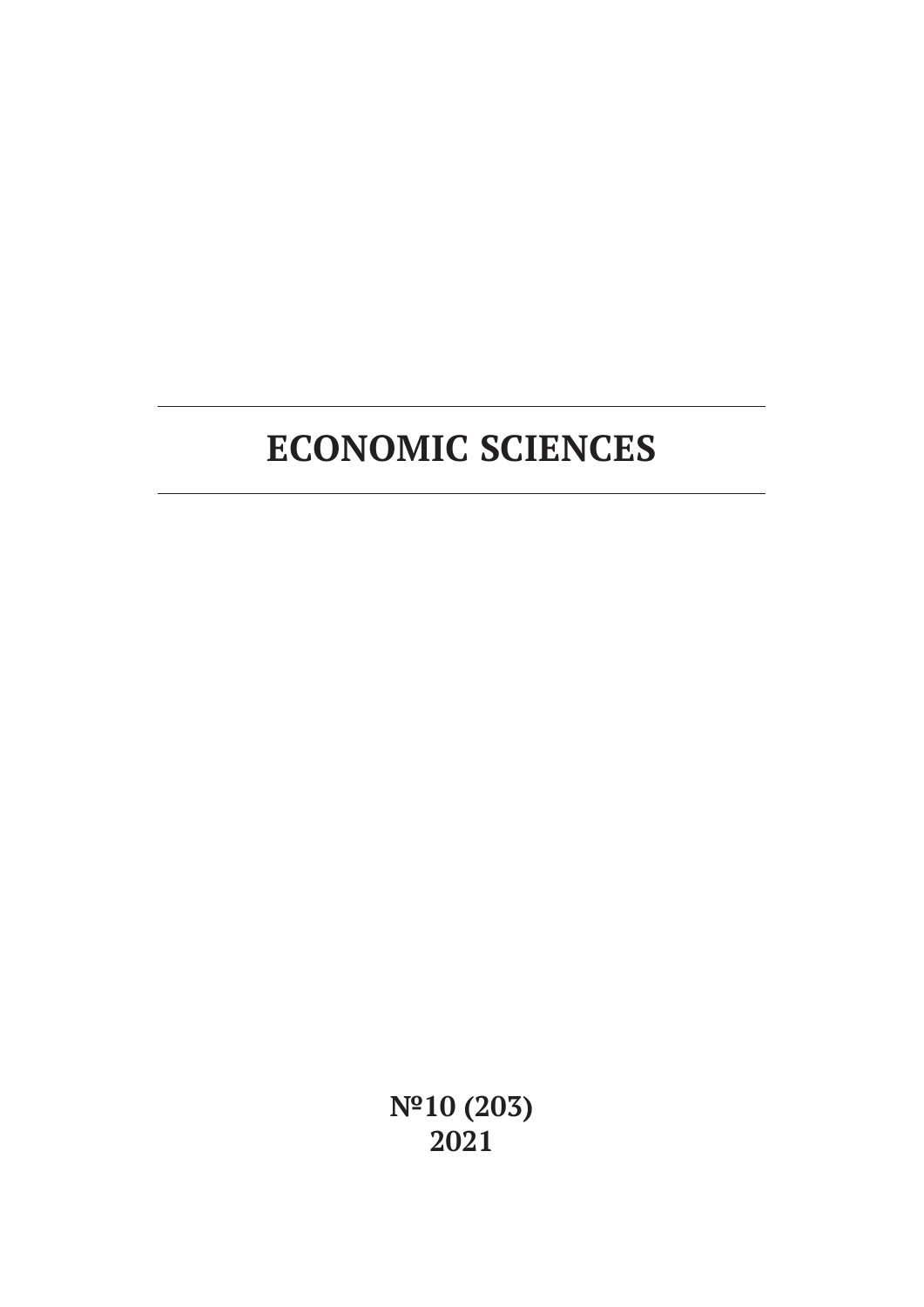#### **Editorial Council**

**V.V. Artiakov** — Doctor of Economics, Member of Russian Academy of Engineering

**R.S. Grinberg** — Doctor of Economics, Professor, Institute of Economy of Russian Academy of Sciences,

**A.G. Griaznova** — Doctor of Economics, Professor, President of Financial University under the Government of the Russian Federation

**A.G. Zeldner** — Doctor of Economics, Professor, Institute of Economy of Russian Academy of Sciences

**N.G. Kuznetsov** — Doctor of Economics, Professor, Rostov State University of Economics

**V.N. Ovchinnikov** — Doctor of Economics, Professor, Southern Federal University

**A.L. Porokhovski** — Doctor of Economics, Professor, Moscow State University named after M.V. Lomonosov

**S.N. Silvestrov** — Doctor of Economics, Professor, Financial University under the Government of the Russian Federation

**A.N. Shokhin** — Doctor of Economics, Professor

**M.A. Eskindarov** — Doctor of Economics, Professor, Rector of Financial University under the Government of the Russian Federation

The journal is included in the list of the Higher Accreditation Committee of The Ministry of Education and Science of Russia of the leading scientific journals and publications issued in the Russian Federation, where the main scientific results of the scientific theses for the degrees of Doctor and Candidate of Science can be found

Founder: LLC "Economic Sciences" Address: 125057, Moscow, Chapaevskii per., 3-775 E-mail: info@ecsn.ru WWW: http://ecsn.ru

The Certificate of registration of mass media: ПИ № ФС77–21147 from 28.06.2005

Subscription index 20387

ISSN 2072–0858

Issue date 31.10.2021 Format 60х84/8 Printed signatures 36.74 500 copies Printed by "24 Print" Ltd

#### **Editorial Board**

**V.A. Meshcherov** — Doctor of Economics, Professor, Chief Editor of the Journal «Economic Sciences»

**F.F. Sterlikov** — Doctor of Economics, Professor, Moscow State University of Technologies and Management named after K.G. Razumovskiy

**A.G. Zeldner** — Doctor of Economics, Professor, Institute of Economy of Russian Academy of Sciences

**E.V. Zarova** — Doctor of Economics, Professor, Plekhanov Russian University of Economics

**A.E. Karlik** — Doctor of Economics, Professor, St.-Petersburg State University of Economy and Finance

**N.G. Kuznetsov** — Doctor of Economics, Professor, Rostov State University of Economics

**V.N. Ovchinnikov** — Doctor of Economics, Professor, Southern Federal University

**S.N. Silvestrov** — Doctor of Economics, Professor, Financial University under the Government of the Russian Federation

**K.N. Korischenko** — Doctor of Economics, Professor, Russian Presidential Academy of National Economy and Public Administration

**A.A. Bakulina** — Doctor of Economics, Professor, Financial University under the Government of the Russian Federation

**V.A. Savinova** — Doctor of Economics, Professor, Samara State University of Economics

**E.N. Valiyeva** — Doctor of Economics, Professor, Samara State University of Economics

**G.D. Fainshtein** — PhD in Economics, Tallinn University of Technology

**V.A. Piskunov** — Doctor of Economics, Professor, Samara State University of Economics

**A.M. Petrov** — Doctor of Economics, Professor, Financial University under the Government of the Russian Federation

**P.V. Pavlov** — Doctor of Economics, Associate Professor, Southern Federal University

**O.A. Khokhlova** — Doctor of Economics, Professor, East-Siberian University of Technology and Management

**K.N. Ermolaev** — Doctor of Economics, Professor, Samara State University of Economics

**O.E. Ryazanova** — Doctor of Economics, Professor, Head of the Department of Economic Theory, MGIMO

**N.V. Kuznetsov** — Doctor of Economics, Financial University under the Government of the Russian Federation

**V.S. Osipov** — Doctor of Economics, MGIMO University

#### **Chief Editor:**

**V.A. Meshcherov** — Doctor of Economics, Professor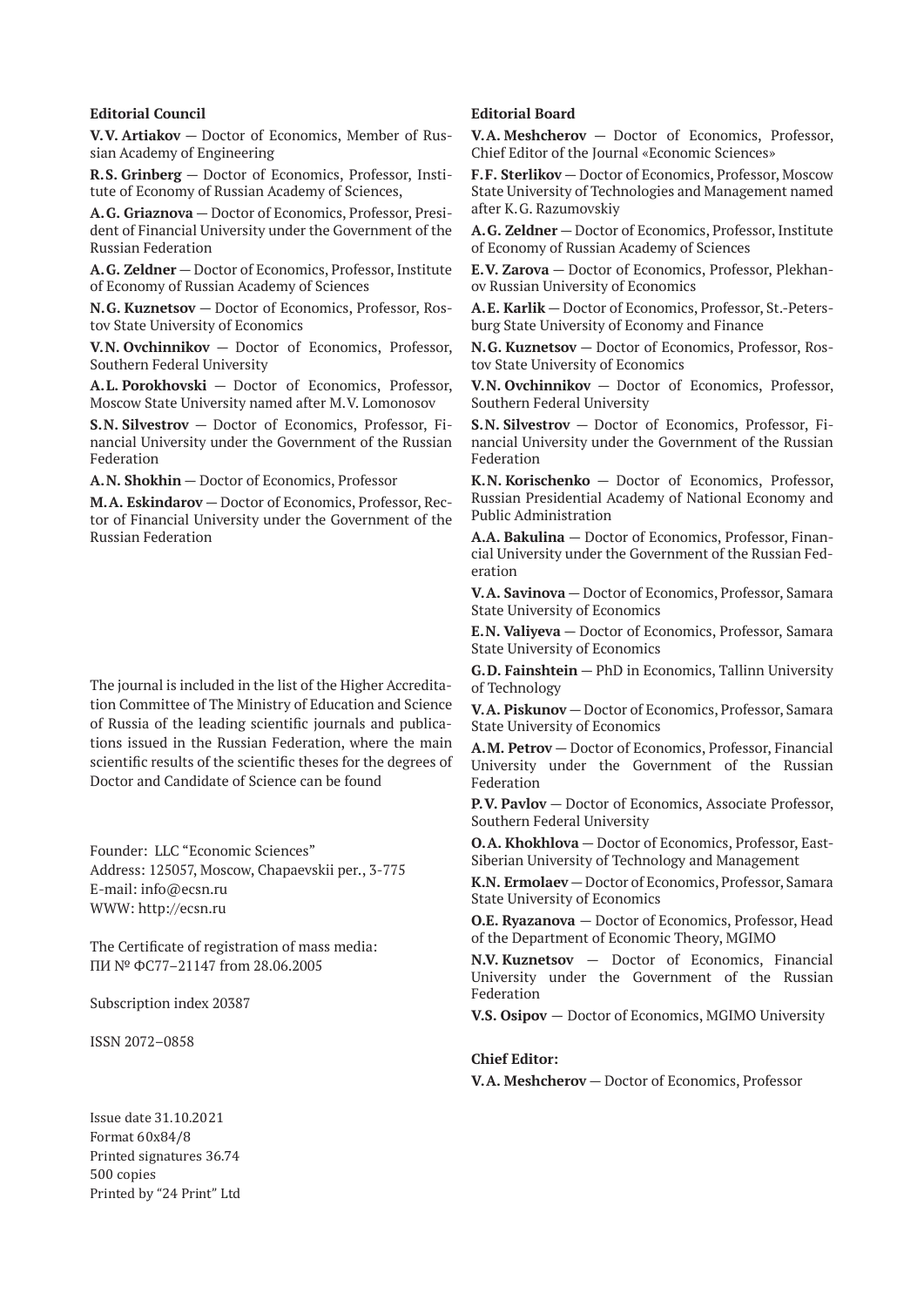### **CONTENTS**

### **ECONOMIC THEORY**

| <b>Lebedev K.N.</b> Liberation of labor from the point of view of the theory of alternative finance  288 |      |
|----------------------------------------------------------------------------------------------------------|------|
| <b>Budovich Y.I.</b> Commodity exchange transformation of labor relations within the framework           |      |
| <b>Budovich Y.I.</b> Current trends in the labor market from the point of view of the theory             |      |
| <b>Karamova O.V.</b> Modification of forms of ownership in the context of digitalization                 |      |
| <b>Karamova O.V.</b> The development of the institutional environment as a condition                     |      |
| <b>Dubinin A.S.</b> Economic efficiency of a mortgage loan for purchasing an apartment                   | .290 |

# **ECONOMICS AND MANAGEMENT OF NATIONAL ECONOMY**

| Zhogova E.V., Karpenko P.A. Determination of the essence of social security in the region  291                                                                                 |  |
|--------------------------------------------------------------------------------------------------------------------------------------------------------------------------------|--|
| Kulagina N.A., Gavrichkova Y.V., Karpenko P.A. Monitoring of digital transformation<br>as a condition for the strategic development of regional economic systems 291           |  |
| <b>Fedorova M.Y.</b> Application of infocommunication services to boost the service industry                                                                                   |  |
| Akimova Y.N. Changing the regional labor market of St. Petersburg industry in the context                                                                                      |  |
| Borodina L.V., Kuznetsova M.N., Yakimchuk N.N. Analysis of the unification of rural                                                                                            |  |
| Glisin A.F., Martyukova V.M. Insider threat as a key problem of ensuring the security                                                                                          |  |
| Gulyi I.M. Assessment of the digital transformation of Russian railway transport 297                                                                                           |  |
| Gulyi I.M. Smart analysis of advanced digitalization technologies (using the example                                                                                           |  |
| Zotova E.A. The level of multiculturalism of the research team as a factor in managing<br>the human capital of a higher educational institution in the interests of innovative |  |
| Koshkarev M.V. Dynamics of mining and transportation of stone coal in the basins<br>of the Arctic zone of the Russian Federation in the first quarter of the XXI century  299  |  |
| Kuznetsova M.O. Formation of a strategy for scaling the implementation of technologies                                                                                         |  |
| Kulagina N.A., Lysenko A.N., Mugutdinov R.M. Express assessment of digital development                                                                                         |  |
| Mazloev V.Z., Khairbekov A.U. Using the mechanism of public-private partnership to attract                                                                                     |  |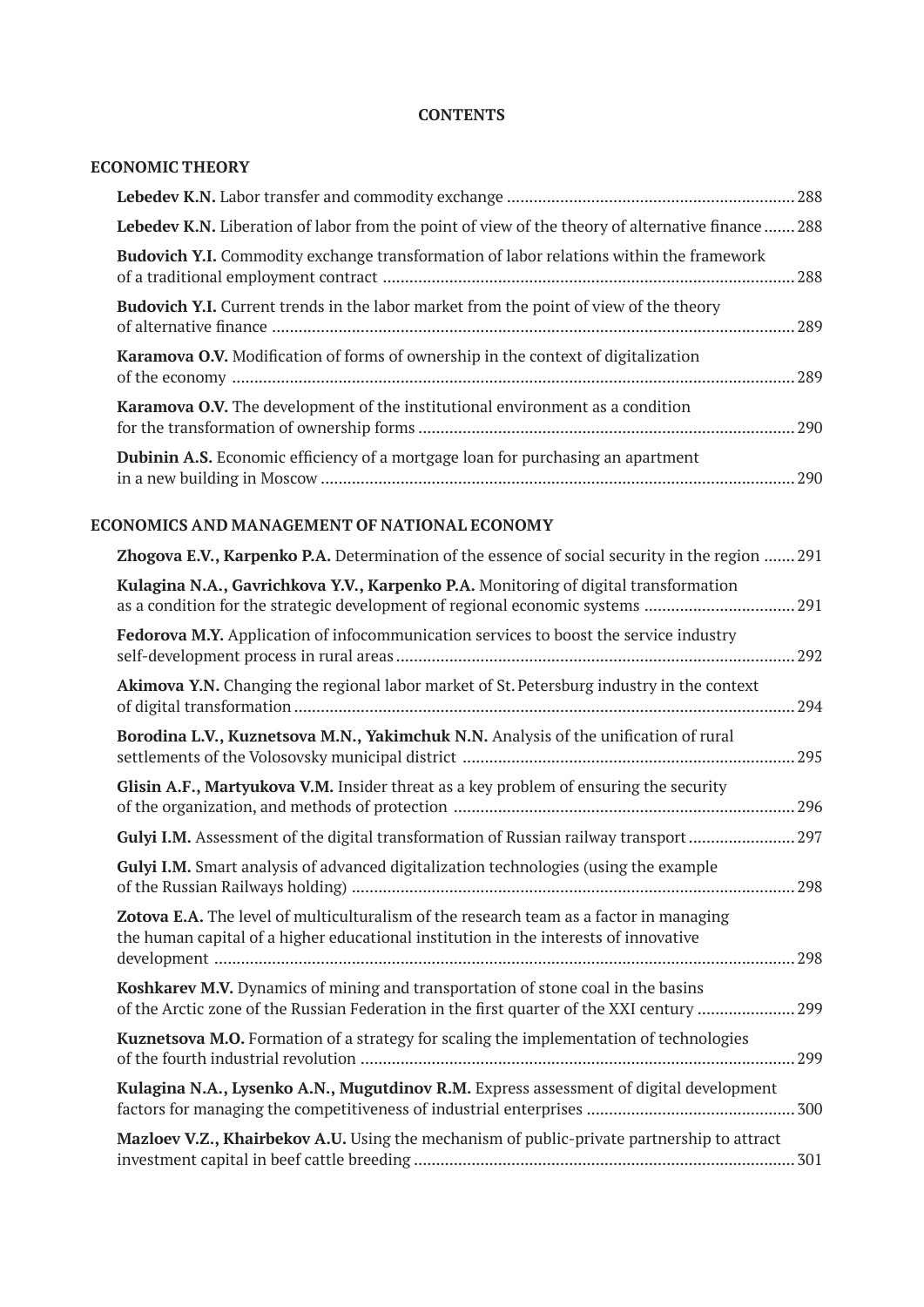| Melnikov P.V. Analysis of the experience of the implementation approach to human capital                                                                                  |  |
|---------------------------------------------------------------------------------------------------------------------------------------------------------------------------|--|
| Mordvinova T.G., Sosnina V.A., Shchegolikhina V.I. The Economy of experience                                                                                              |  |
| Murzina E.A., Shemyakina M.S., Shcherbakova N.V. Organizational model of monitoring                                                                                       |  |
|                                                                                                                                                                           |  |
| Rabadanova A.A. Directions of state and business cooperation in the context                                                                                               |  |
| Sosnina V.A., Shchegolikhina V.I., Mordvinova T.G. State and prospects of scientific<br>and technological development of the oil industry: Russia and other countries 304 |  |
| <b>Starodubov D.O.</b> The method for determining the structure of innovative ecosystems                                                                                  |  |
| Tverdokhlebova T.V., Levchenko L.V. Theoretical issues and practical aspects                                                                                              |  |
| Tokaeva T.I., Dzusova A.A. Cash income of the population: inflation, prices, indexation,                                                                                  |  |
| Torkunov O.V., Volkova N.V., Latypova K.E. State management of physical culture                                                                                           |  |
| <b>Furtatova A.S.</b> Methodological approach to assessing the innovative resource potential                                                                              |  |
| Shatokhina D.D. Features of employees engaged in intellectual work, their education                                                                                       |  |
| <b>Shatokhina D.D., Budrin A.G.</b> The method of forming a strategy for managing innovative                                                                              |  |
| Shchegolikhina V.I., Sosnina V.A., Mordvinova T.G. The essence, types and systems                                                                                         |  |
| Yanchenko D.V., Vaginskaya L.Y., Vaskina V.N., Kovyazo E.A. Organizational and economic                                                                                   |  |
| Yanchenko D.V., Chernyshova T.N., Vaskina V.N., Kovyazo E.A. Analysis of approaches<br>to the assessment of investment attractiveness of the region (on the example       |  |
| Ratner D. Modern agriculture in an era of innovative development and digital solutions  311                                                                               |  |
| FINANCE, MONEY CIRCULATION AND CREDIT                                                                                                                                     |  |
|                                                                                                                                                                           |  |
| <b>BOOK KEEPING, STATISTICS</b>                                                                                                                                           |  |
| Ahmadyanova R.R., Lyalkova E.E. Theoretical aspects of the quality management system  312                                                                                 |  |
|                                                                                                                                                                           |  |
| Golysheva N.I. Normative regulation of management accounting in Russia  313                                                                                               |  |

**Kosolapova M.V., Manvelova I.A.** Development of accounting in Russia in the conditions of transition to the digital economy and artificial intelligence ....................................................... 313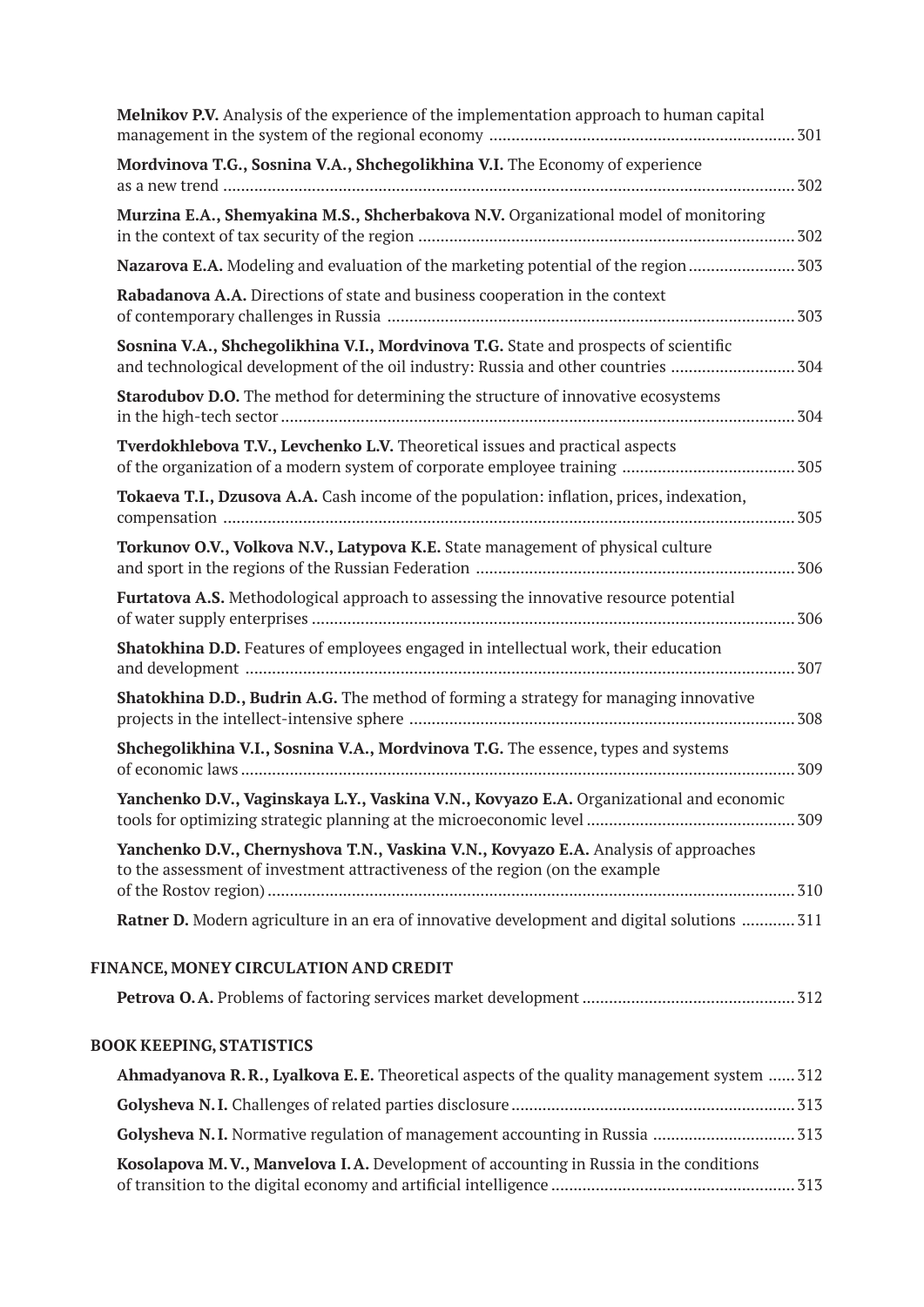| <b>Petrov A.M.</b> Approaches to the development of an effective system of key risk indicators  314    |  |
|--------------------------------------------------------------------------------------------------------|--|
| <b>Petrov A.M.</b> Development of a system of indicators for assessing industry risks in the process   |  |
| <b>Petrova O.A.</b> Digitalization of consolidated financial statements in the insurance business  315 |  |

# **WORLD ECONOMY**

| Abramov V.L., Lapenkova N.V. Dynamics of investment cooperation between the member |  |
|------------------------------------------------------------------------------------|--|
|                                                                                    |  |
|                                                                                    |  |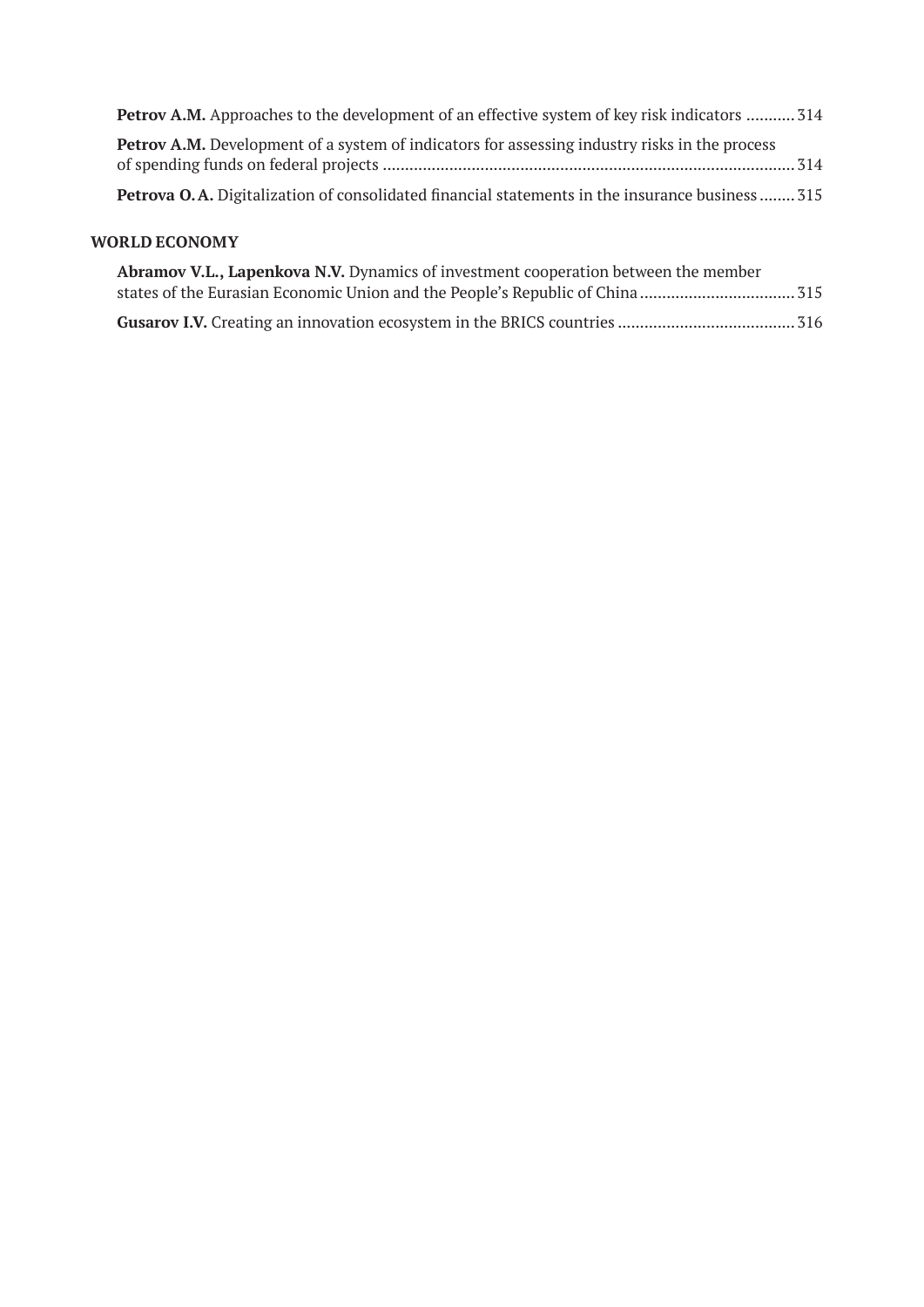### **ECONOMIC THEORY**

### **LABOR TRANSFER AND COMMODITY EXCHANGE**

© 2021 **Lebedev Konstantin Nikolaevich**

Doctor of Economics, professor of the Department of economic theory Financial University under the Government of the Russian Federation, Moscow, Russia E-mail: KNLebedev@fa.ru

In this article, written in the spirit of the theory of alternative finance (or the theory of non-financial economy), the types of alternative transfer and commodity exchange systems of resource supply on the attribute of the factor of production are identified, the transfer and commodity exchange types of systems for providing the factor of production «labor» are characterized, the greater efficiency (greater economy, greater availability and less danger) of commodity exchange labor compared with transfer labor is justified, it is shown that these types of labor correspond to two types of labor contracts used in economic practice an employment contract and a civil law contract.

*Keywords: transfer labor, commodity exchange labor, transfer state, employment contract, civil law contract.*

# **LIBERATION OF LABOR FROM THE POINT OF VIEW OF THE THEORY OF ALTERNATIVE FINANCE**

### © 2021 **Lebedev Konstantin Nikolaevich**

Doctor of Economics, professor of the Department of economic theory Financial University under the Government of the Russian Federation, Moscow, Russia E-mail: KNLebedev@fa.ru

This article develops the concept of the stages of displacement of transfer labor by commodity exchange labor under capitalism. It is formed on the basis of the reconstruction of the stages of the historical process, which, on the contrary, consisted in the displacement of commodity exchange labor by transfer labor as capitalism develops, allocated on the attribute of the deprivation of individual producers (handicraftsmen, artisans) of the functions of managing their activities and transferring them to capitalists, as well as on the basis of the concept of reverse development.

*Keywords: transfer labor, commodity exchange labor, enslavement of labor, involution, liberation of labor.*

# **COMMODITY EXCHANGE TRANSFORMATION OF LABOR RELATIONS WITHIN THE FRAMEWORK OF A TRADITIONAL EMPLOYMENT CONTRACT**

#### © 2021 **Budovich Yuliya Ivanovna**

Doctor of Economics, Professor of the Department of economic theory Financial University under the Government of the Russian Federation, Moscow, Russia E-mail: JBudovich@fa.ru

This article shows that the process of commodity exchange transformation of labor sold under traditional labor contracts, associated with the involvement of ordinary workers in the management of their labor, has been going on for a long time in the world. As proof, the reflection of this process in modern concepts of personnel management is given. From the fact that there are examples of their mass introduction in companies, as well as their popularity, it is concluded that the development of relevant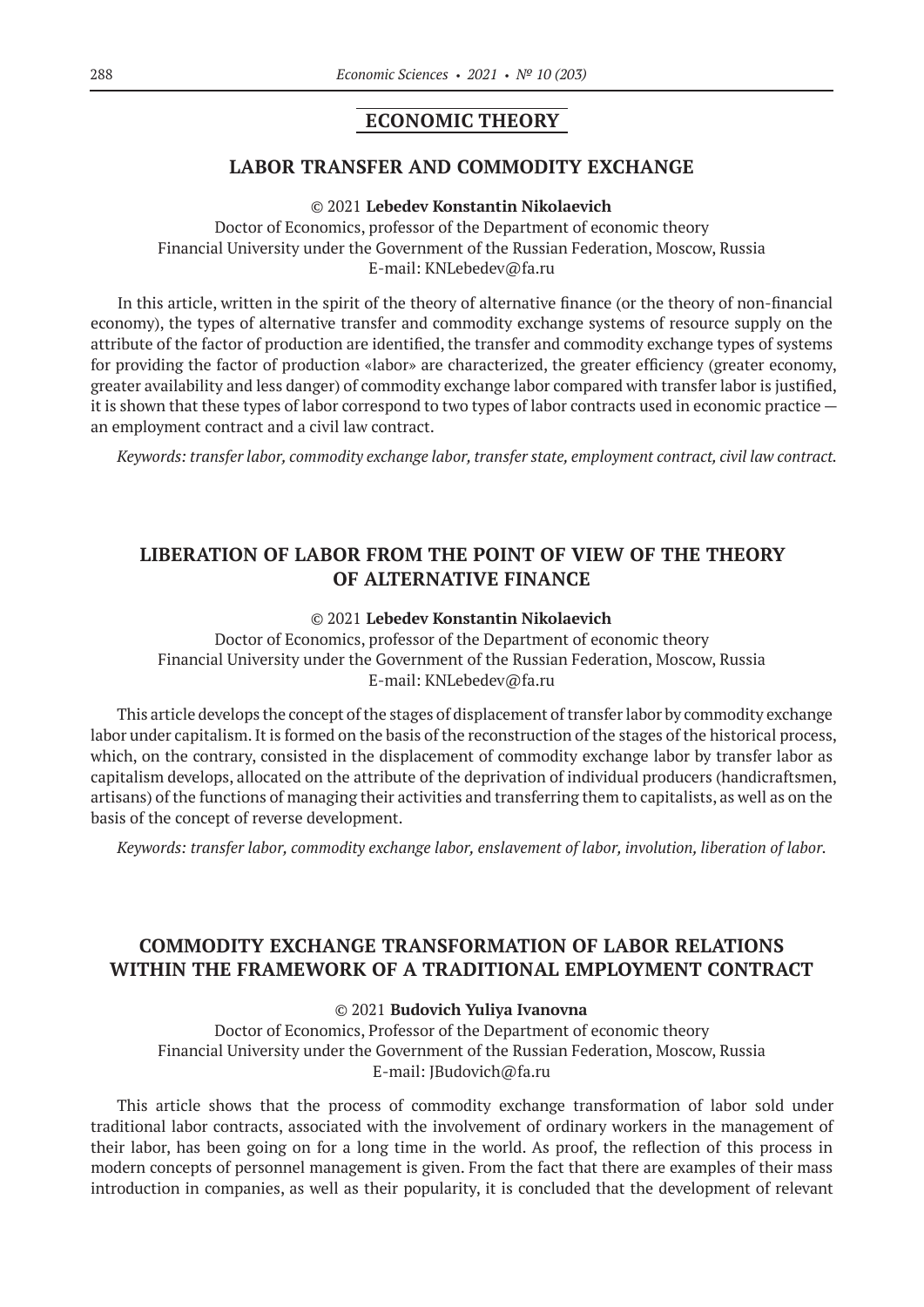concepts in the science of «management» is accompanied by a deepening of the real commodity exchange transformation of labor relations within the framework of a traditional labor contract.

*Keywords: employment contract, civil law contract, transfer labor, commodity exchange labor, theory X, theory Y, learning organization, responsibility for the result.*

### **CURRENT TRENDS IN THE LABOR MARKET FROM THE POINT OF VIEW OF THE THEORY OF ALTERNATIVE FINANCE**

#### © 2021 **Budovich Yuliya Ivanovna**

Doctor of Economics, professor of the Department of economic theory Financial University under the Government of the Russian Federation, Moscow, Russia E-mail: JBudovich@fa.ru

This article proves the existence of a trend in the modern world, including in our country, of displacement of transfer labor by commodity exchange labor in a fundamentally observable zone — when this displacement goes beyond the traditional labor contract that hides it and is carried out within the framework of labor relations subject to civil law contracts. This trend is confirmed by the development of freelancing, outstaffing, the production of handmade goods, and an increase in the share of labor used by production cooperatives.

*Keywords: freelance, internal outsourcing, outstaffing, production of handmade goods, production cooperative.*

# **MODIFICATION OF FORMS OF OWNERSHIP IN THE CONTEXT OF DIGITALIZATION OF THE ECONOMY**

### © 2021 **Karamova Olga Vladimirovna**

Doctor of Economics, Professor, Department the Economic Theory Financial University under the Government of the Russian Federation, Moscow, Russia E-mail: okaramova@fa.ru ORCID: 0000–0003–3713–7994

The article examines the processes of modification of ownership forms under the influence of technological and institutional factors in the digital economy. The analysis of forms of ownership is carried out in the methodology of institutional theory and radical institutionalism. The article identifies the factors that influence the development of forms of ownership, which include the development of the institutional environment, the reduction of transaction costs, the specification of property rights, new technologies of the digital economy.

*Keywords: forms of ownership, theory of property rights, institutionalism, radical institutionalism, digital economy, Internet business.*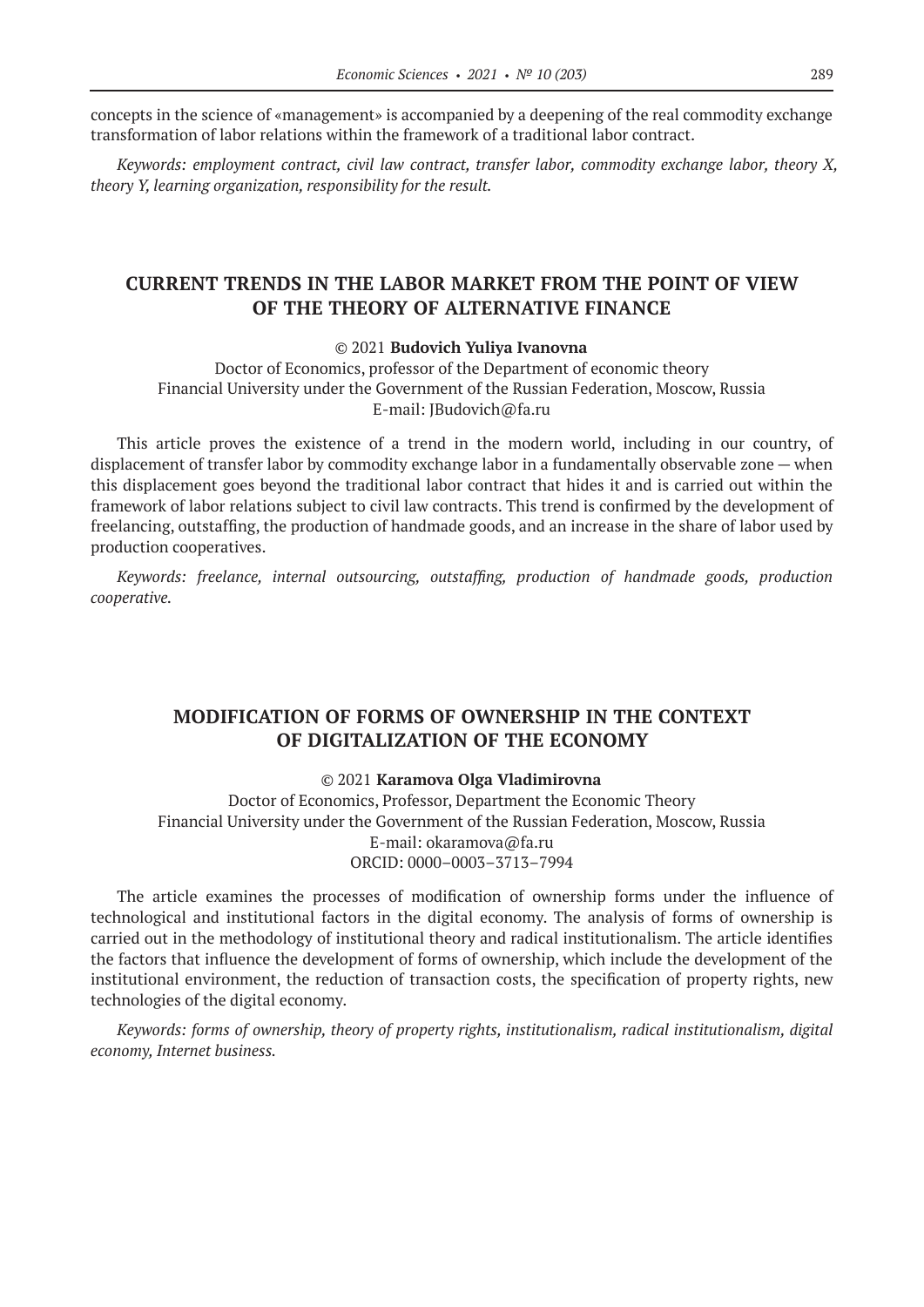# **THE DEVELOPMENT OF THE INSTITUTIONAL ENVIRONMENT AS A CONDITION FOR THE TRANSFORMATION OF OWNERSHIP FORMS**

© 2021 **Karamova Olga Vladimirovna**

Doctor of Economics, Professor, Department the Economic Theory Financial University under the Government of the Russian Federation, Moscow, Russia E-mail: okaramova@fa.ru ORCID: 0000–0003–3713–7994

The article is devoted to the problem of the development of the institutional environment under the influence of such factors as innovation, Internet technologies, network structures, digitalization of the economy and society. The institutional environment creates prerequisites for the transformation of ownership forms and the emergence of new organizational and legal relations in the economy. The article considers the directions of modification of ownership forms by subject, by object and by the method of securing a certain subject of ownership for each right.

*Keywords: forms of ownership, institutional environment, «information age according to M.Castells», digital economy, Internet business, network structure.*

# **ECONOMIC EFFICIENCY OF A MORTGAGE LOAN FOR PURCHASING AN APARTMENT IN A NEW BUILDING IN MOSCOW**

### © 2021 **Dubinin Artem Sergeevich**

Bachelor, Master's student, direction «Financial Management and Capital Market» Financial University under the Government of the RF, Moscow, Russia E-mail: matan092@yandex.ru

The article presents the results of testing the hypothesis about the effectiveness of a mortgage loan for the purchase of housing in a new building in Moscow. It is calculated that at the end of the loan term, the cost of the acquired housing or the accumulated capital by investing in FLB (Federal loan bonds) would have been higher

*Keywords: Mortgage loan, the effectiveness of a mortgage loan, mortgage loan or renting an apartment*

- 1. Internet resource site CIAN [сайт ЦИАН], section «buy / rent apartments», access by link URL: https://www.cian. ru/ (date of access 15.10.2021)
- 2. Internet resource site ROSBANK[сайт ПАО «РОСБАНКА], section «mortgage», access by the link URL: https:// www.rosbank.ru/ipoteka/novostrojka/ (date of treatment 10.15.2021)
- 3. Internet resource site Banki.ru [Сайт Банки.ру], section «mortgage», access by the link URL: https://www.banki. ru/products/hypothec/?source=main\_menu\_hypothec&page=2 (date of access 15.10.2021)
- 4. Internet resource site SMART-LAB [Сайт Смарт-Лаб], section «bonds», access by the link URL: https://smartlab.ru/bonds/ (date of access 15.10.2021)
- 5. *Brusov, P. N., Filatova, T. V., Orekhova, N. P., Brusov, P.P.* Financial mathematics [Финансовая математика] [Text] / Brusov, P. N., Filatova, T. V., Orekhova, N.P., Brusov, P.P.— M .: KNORUS, 2015.— 152p.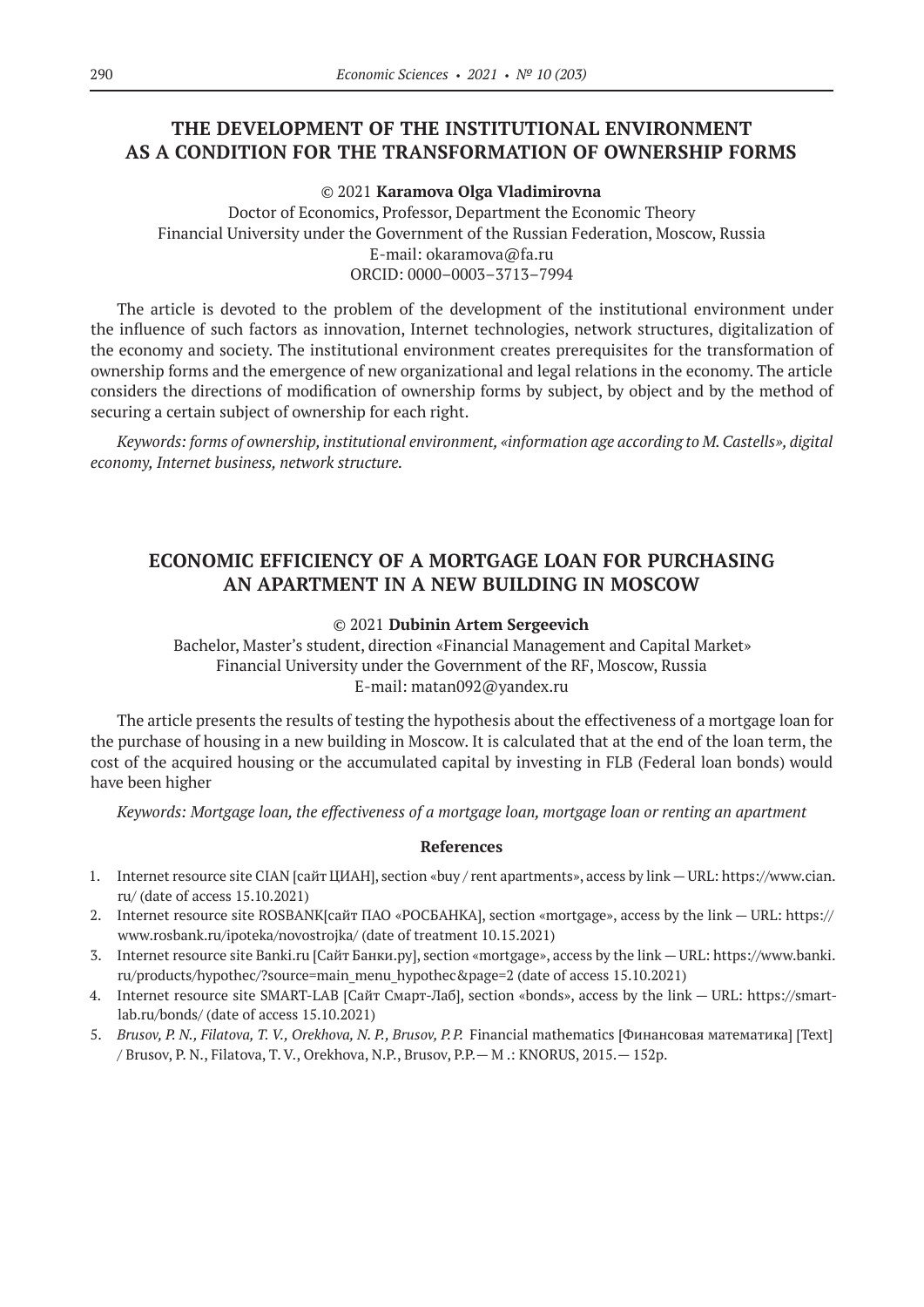### **ECONOMICS AND MANAGEMENT OF NATIONAL ECONOMY**

### **DETERMINATION OF THE ESSENCE OF SOCIAL SECURITY IN THE REGION**

© 2021 **Zhogova Elena Vyacheslavovna** PhD, Teacher of Graduate School of Industrial Economics Peter the Great St.Petersburg Polytechnic University, St.Petersburg, Russia E-mail: zhogova\_l88@mail.ru

© 2021 **Karpenko Pavel Alekseevich**

Applicant, Graduate School of Industrial Economics Peter the Great St. Petersburg Polytechnic University, St. Petersburg, Russia E-mail: karpenko\_pavel@mail.ru

In the context of the implementation of the provisions of the Concept of sustainable development of regions and attempts to raise the standard of living of citizens of the country, the issue of achieving a high level of social security of the population is urgent. At its core, social security is a universal factor influencing both the sustainable development of the country in general and the development of the region in particular. Moreover, research has established that the economic and social spheres can successfully develop synchronously, even if there are problems in the economic sphere. Additionally, the social security system and social protection programs for the population of the regions ensure the stability of this development. However, it should be noted that when determining the effectiveness of social programs and concepts, in addition to indicators demonstrating a high standard of living of the population, social factors should also be taken into account, such as crime, the number of suicides, the presence of terrorist attacks and other types of social shock, since these factors can testify to the real effectiveness of social support programs. If the number of social conflicts in the region is high and the number of suicides and other troubles in society is high, then special attention should be paid to the list of those social programs and social support measures that are being implemented, and to assess whether they are sufficient for the population. Moreover, a fairly effective tool will be a survey of the population about threats of a social nature that they care about and an assessment of the general psychological climate of the region.

*Keywords: social security, region, sustainable development, social security, threats*

# **MONITORING OF DIGITAL TRANSFORMATION AS A CONDITION FOR THE STRATEGIC DEVELOPMENT OF REGIONAL ECONOMIC SYSTEMS**

© 2021 **Kulagina Natalia Aleksandrovna**

Doctor of Economics, Professor, Professor of the Department «Public Administration, Economic and Information Security» Bryansk State University of Engineering and Technology, Bryansk, Russia E-mail: Kulaginana2013@yandex.ru

© 2021 **Gavrichkova Yana Vladislavovna**

Master's student of the Department «Public Administration, Economic and Information Security» Bryansk State University of Engineering and Technology, Bryansk, Russia E-mail: Ignatovay12@mail.ru

© 2021 **Karpenko Pavel Alekseevich**

Applicant of the Higher School of Engineering and Economics St.Petersburg Polytechnic University named after Peter the Great, St.Petersburg, Russia E-mail: karpenko\_pavel@mail.ru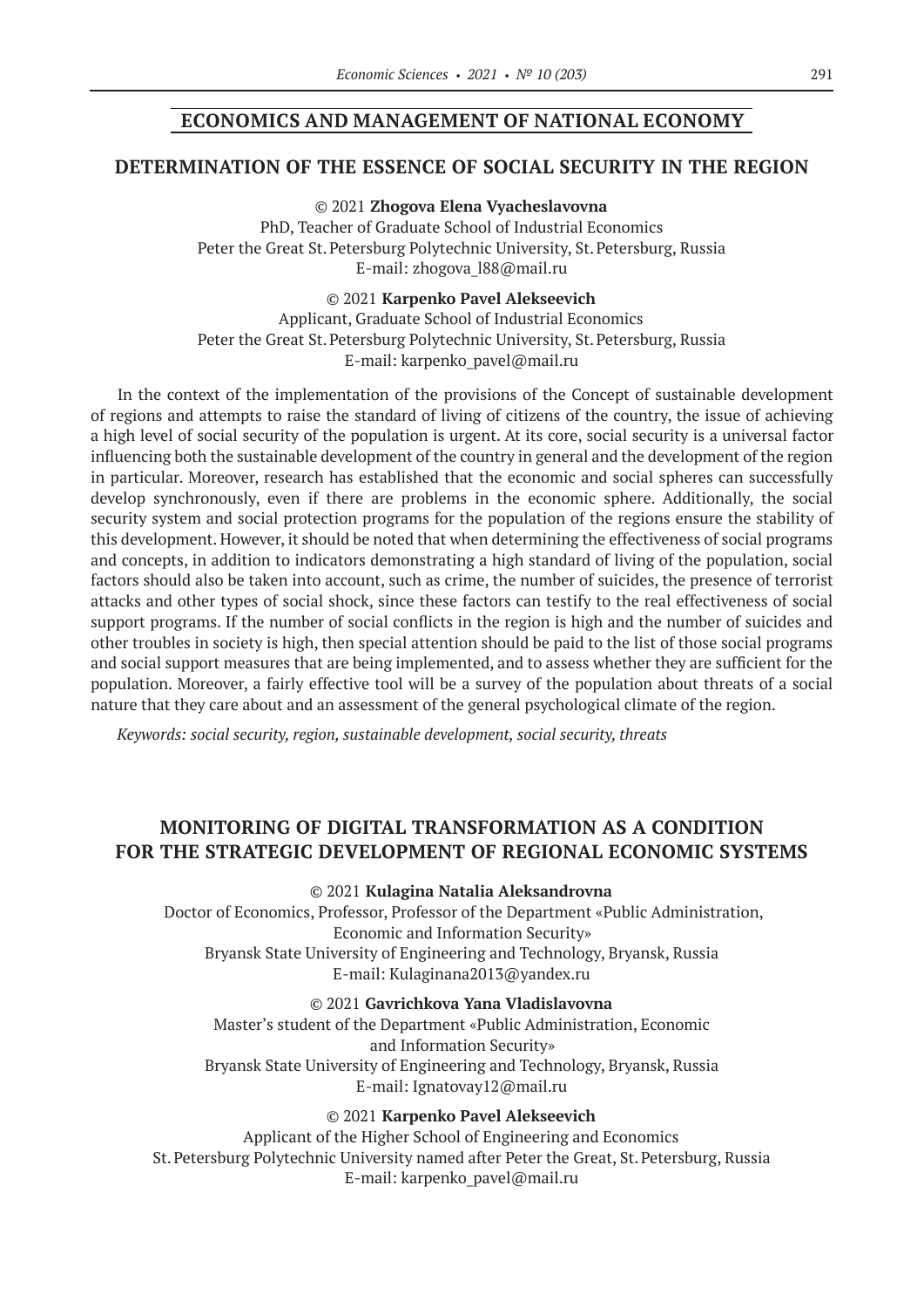The formation of a new model of regional economic policy of modern regions of Russia is carried out on the basis of the use of end-to-end digital technologies that affect the most important qualitative parameters of the competitiveness of economic systems, create conditions for innovative growth and investment attractiveness. At the same time, one of the most important factors determining the efficiency of management decisions taken to activate the processes of digitalization is the availability of an appropriate information base in the system for monitoring the level of digital development. The methodological and practical significance of the performed research lies in the practical use of the developed algorithm for organizing a monitoring system to develop the main provisions of the Digital Development Strategy for individual territories.

*Keywords: algorithm, monitoring, regional economic system, strategy, digitalization, digital activity, digital potential.*

# **APPLICATION OF INFOCOMMUNICATION SERVICES TO BOOST THE SERVICE INDUSTRY SELF-DEVELOPMENT PROCESS IN RURAL AREAS**

### © 2021 **Fedorova Marina Yurievna**

Senior lecturer

The Bonch-Bruevich Saint-Petersburg State University of Telecommunications, Saint-Petersburg, Russia E-mail: m.fyodorova@gmail.com

The objective of the paper is to analyze the problems of the contemporary service industry in rural areas. The author highlights the factors that have a key impact on boosting the process of self-development of the service industry in rural areas. At the present moment in the context of digitalization to achieve maximum efficiency, these factors require the use of infocommunication services. The infocommunications services short list was formed and recommended for use to implement to realize infrastructural and social projects and other types of services and activities that are most in need to be developed today in rural areas.

*Keywords: service industry in rural areas, remote employment, service industry self-development, online services, infocommunication services,*

- 1. *Blatova T.A., MakarovV.V., Shuval-Sergeeva N.S.,* Quantitative and qualitative aspects of measuring the digital economy // Radio industry.  $- 2019 - N^2 4 - P. 63 - 72$  [in Russian]
- 2. *Makarov V.V., Starkova T.N., Ustrikova N.K.,* Digital economy: evolution, current state and development potential // Journal of Legal and Economic Studies.  $-2019 - N^{\circ}4 - P. 222 - 229$  [in Russian]
- 3. *Makarov V.V., Fedorova M.* Prerequisites for the service industry development in rural areas in the digital economy // Economic sciences.— 2020 —№ 192 — Р. 138–143. [in Russian]
- 4. *Kolomyts O.N.*., *Vandrikova O.V., Ivanova I.G.,* Problems and prospects for the development of the digital economy and transformation processes at the macro and micro levels // Azimuth of scientific research: economics and administration.— 2021 — Vol.10 № 2(35) — P. 195–198. [in Russian]
- 5. *Makarov V.V.,* Тelecommunications in Russia: present condition, development paths, М.:, 2007–296. [in Russian]
- 6. *Morozova T.V., KozyrevaG.B., Belaya R.V., Suharev M.V., Mihel E.A., Dyakonova M.V., Timakov I.V., MorozovA.A.,*  Problemy formirovaniya sovremennyh modelej social'nogo obsluzhivaniya // Trudy Karelskogo nauchnogo centra  $RAN. - 2015 - N^2 3 - P.$  103-116. DOI: 10.17076/reg71. [in Russian]
- 7. *Latysheva A.I., NazarovaA.V., RazumovA.I.,* Formirovanie mekhanizmov motivacii truda v selskoj mestnosti // Koncept.  $-2015 - N^2 8 - P. 1 - 7$ .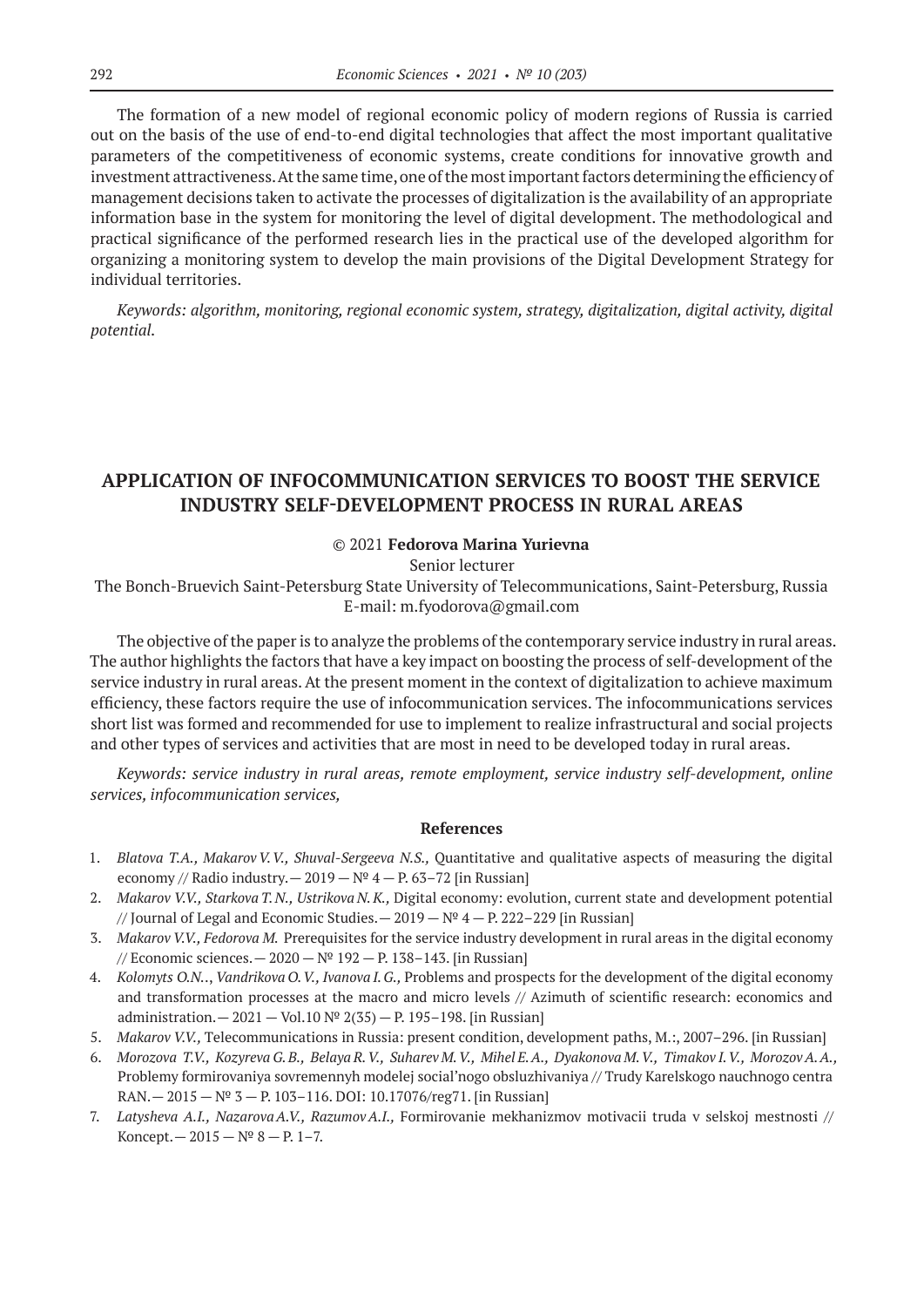- 8. *Fedorova M., Aleksandrov I.,* Analiz chelovecheskogo kapitala selskoj mestnosti cherez issledovanie kontenta socialnyh setej // Nedelya nauki SPbPU. Materialy nauchnoj konferencii s mezhdunarodnym uchastiem. Institut promyshlennogo menedzhmenta, ekonomiki i torgovli — 2019 — P. 429–432. [in Russian]
- 9. *Aleksandrov I., Fedorova M.,* Application of ICT for the strategic planning of rural tourism as a tool for the regional economy development — Northwestern Federal District of the Russian Federation case study. // Proceedings of the 33rd International Business Information Management Association Conference, IBIMA 2019: Education Excellence and Innovation Management through Vision  $2020-2020-\mathbb{N}^{\circ} 33-\mathbb{C}$ . 9700-9705.
- 10. *Parshukov A.Ye.,* Organisational culture of national industrial enterprisesas a factor in the formation of controlling // The Manager  $-2013 - N^{\circ} 4 (44) - P. 74-78$ . [in Russian]
- 11. *Parshukov A.Ye.,* Theoretical aspects of manipulation in business communication // Beneficium 2020 № 2 (35) — P. 43–49. [in Russian]
- 12. *Bosworth G., Rizzo F., Marquardt D., Strijker D., Haartsen T., ThuesenA.A.,* Identifying social innovations in European local rural development initiatives // The European Journal of Social Science Research.— 2016 — Vol. 2 (30) — Р. 1–20. DOI: 10.1080/13511610.2016.1176555.
- 13. *Michael J.Stern, Alison E.Adams, Boase J.,* Rural Community Participation, Social Networks, and Broadband Use: Examples from Localized and National Survey Data // Agricultural and Resource Economics Review.— 2011 — Vol. 2 (40) — P. 158–171. DOI: 10.1017/S106828050000798X.
- 14. *Salemink K., Strijker D., Bosworth G.,* The Community Reclaims Control? Learning Experiences from Rural Broadband Initiatives in the Netherlands // Sociologia Ruralis.— 2017.— Vol. S1(57) DOI: 10.1111/soru.12150.
- 15. *Han Ei Chew, R.LaRose, C.Steinfield, A.Velasquez*, The use of online social networking by rural youth and its effects on community attachment // Information, Communication & Society  $- 2011 - Vol$ . 14 (5)  $- P$ . 726–747. DOI: http://dx.doi.org/10.1080/1369118X.2010.539243.
- 16. *Kánská, E., Jarolímek, J., Hlavsa T., Šimek, P., Vaněk, J., Vogeltanzová*, Using social networks as an integration tool in rural areas of the Czech Republic — agricultural enterprises // Acta Universitatis Agriculturae et Silviculturae Mendelianae Brunensis — 2012 — Vol. LX (4) — P. 173–180. DOI: 10.11118/actaun201260040173.
- 17. *Marquardt, D., Möllers, J., and G.Buchenrieder,* Why do we need networking for European rural development policies? The implementation of LEADER and the National Network for Rural Development in Romania // Eurochoices – 2011 Vol. 2(10) — P. 22–29. DOI: 10.1111/j.1746–692X.2011.00196.x.
- 18. *Barry Wellman B., HaaseA.Q., Witte J.,* Does the Internet Increase, Decrease, or Supplement Social Capital?: Social Networks, Participation, and Community Commitment // American Behavioral Scientist  $-2001 -$  Vol. 45 (3)  $-$  P. 436–455. https://doi.org/10.1177/00027640121957286.
- 19. *L., Gansky*. The Mesh. Why the Future of Business is Sharing. New-York: Portfolio, 2010.— 256 p.
- 20. *D., Selloni*. New Forms of Economies: Sharing Economy, Collaborative Consumption, Peer-to-Peer Economy. CoDesign for Public-Interest Services. Springer International Publishing AG, 2017, 193 p.
- 21. *M., Bauwens*. The Political Economy of Peer Production // CTHEORY.NET.— 2005 г. http://www.ctheory.net/ articles.aspx?id=499#bio.
- 22. *Botsman R., Roger R.* What's Mine is Yours: the Rise of Collaborative Consumption. New-York: Harper Business, 2010
- 23. *Balck B., Cracau D.,* Empirical analysis of customer motives in the share economy: a cross-sectoral comparison, Magdeburg: Otto Von Guericke Universitat, 2015, Working Paper, URL: http://www.fww.ovgu.de/fww\_media/ femm/femm\_2015/2015\_02.pdf дата обращения 18.03.2018. ISSN 1615–4274.
- 24. *Karpova G., Uvarov S., Kuchumov A., Testina Ya.,* Application of mechanisms of sharing economy in tourism industry // Journal of Legal and Economic Studies.  $-2018 - N^2 3 - P. 157-162$ . [in Russian]
- 25. *Kupriyanovsky V., Sokolov I., Talashkin G., Dunaev O., Zazhigalkin A., Raspopov V., Namiot D., Pokusaev O.,* Digital sharing economy: technologies, platforms and libraries in industry, construction, transport, and logistics // International Journal of Open Information Technologies.— 2017. № 6(5) — P. 56–75. [in Russian]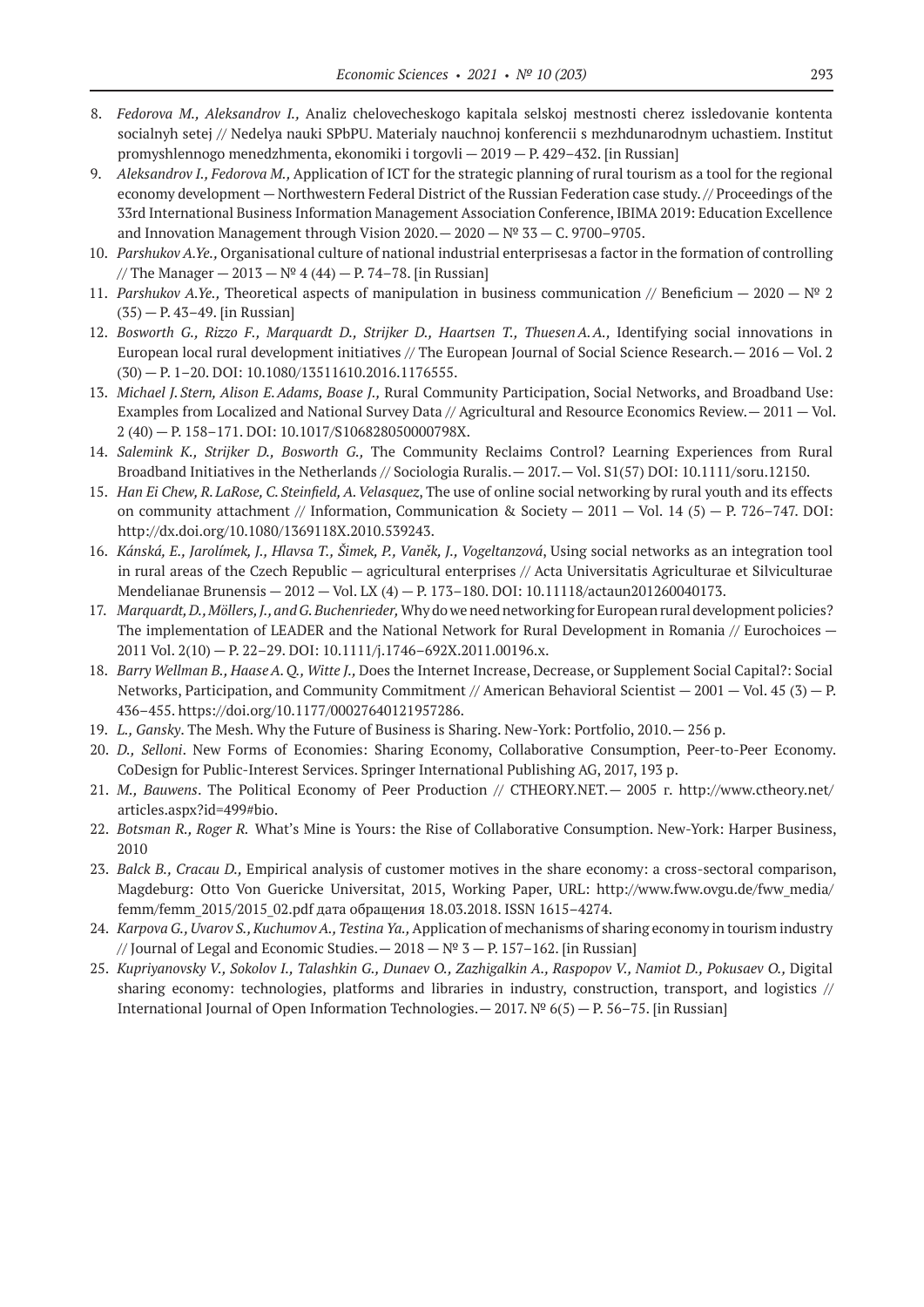# **CHANGING THE REGIONAL LABOR MARKET OF ST.PETERSBURG INDUSTRY IN THE CONTEXT OF DIGITAL TRANSFORMATION**

### © 2021 **Akimova Yulia Nikolaevna**

PhD in Psychology, Associate Professor Peter the Great St. Petersburg Polytechnic University, St. Peterburg, Russia E-mail: akimovaiun@gmail.com

Digital transformation determines significant changes in socio-economic interactions, including the labor market. The article examines the dynamics of the labor market of the industrial sphere of the federal city of St.Petersburg under the influence of modern challenges. The article analyzes the targets and results of the regional project «Employment support and improving the efficiency of the labor market to ensure labor productivity growth», which has been implemented in St. Petersburg since 2019. It is revealed that the region is characterized by high economic activity, low unemployment. The following structural elements of the megalopolis labor market are analyzed and summarized: the level of employment, the intensity of the labor market, the level of wages, the turnover of labor in the region. The specific trends of the demand for a number of professions in the St.Petersburg labor market are diagnosed, a comparative analysis with data on the country is carried out. The authors have compiled a generalized portrait of a modern job seeker in St.Petersburg, based on the points of view of different recruiting structures: the commercial online recruiting platform HeadHunter and the state Employment Service of St.Petersburg. The age composition of applicants in the industrial sphere of the megalopolis has been revealed, confirming the general pessimistic trend of aging of the working-age population of Russia. The article analyzes the proposals of digital personnel management platforms at the state and enterprise level, confirms the growing demand of the regional market for remote work, analyzes the competencies demanded by the modern labor market of St.Petersburg. The conclusion is made about the change of the course of the regional labor market from analog to digital in the conditions of the digital doctrine.

*Keywords: labor market, human capital, economic entities, competencies, investments in human capital, industry of St.Petersburg.*

- 1. *Bugaeva T.M., Viktorova N.G.* 2020 Features of the management of the development of the megapolis energy complex // Economic Sciences, 2020, No. 9 (190). pp. 14–19. DOI: 10.14451/1.190.14
- 2. In-demand professions 2021: how has the pandemic changed the labor market in the country and St.Petersburg? https://78.ru/articles/2020-12-30/kak\_peterburgskii\_rinok\_truda\_perezhil\_pandemiyu\_v\_2020\_godu\_i\_kakih\_ tendencii\_zhdat\_v\_2021
- 3. *Denisenko V.Yu., Narkhova M.A.* Managing impacts on the digital transformation of enterprises due to the crisis caused by the pandemic // Economic Sciences, 2021, No. 3 (196). pp. 71–73. DOI: 10.14451/1.196.71
- 4. Information on the situation on the labor market and employment of the population of St.Petersburg January-April 2021 https://www.r21.spb.ru/empl/analytics\_archive.htm?id=12006191@cmsArticle
- 5. National project «Labor productivity and employment Support 2021 / Official website of the Committee on Labor and Employment of St.Petersburg http://rspb.ru/nacionalnye-proekty/nacionalnyj-proekt-proizvoditelnosttruda-i-podderzhka-zanyatosti/
- 6. Passport of the regional project «Employment support and improving the efficiency of the labor market to ensure labor productivity growth». Approved by the minutes of the meeting of the project committee on «Labor productivity and employment support» in St.Petersburg dated 02/28/2020 No. 80 / Official website of the Committee on Labor and Employment of St.Petersburg 2020 http://ktzn.gov.spb.ru/nacionalnye-proekty/nacionalnyj-proektproizvoditelnost-truda-i-podderzhka-zanyatosti/regionalnyj-proekt-podderzhka-zanyatosti-i-povyshenieeffektivnosti-ry/
- 7. «Portrait of the client» of the employment service based on statistical analysis as of March 31, 2021 https://www. r21.spb.ru/files/portal\_upload/analitics/1kv2021.pdf
- 8. St. Petersburg Labor Market 2021 / Official website of the Committee on Labor and Employment of the Population of St.Petersburg http://rspb.ru/analiticheskaya-informaciya/rynok-truda-sankt-peterburga/
- 9. Labor market, employment and wages 2021 https://rosstat.gov.ru/labor\_market\_employment\_salaries?print=1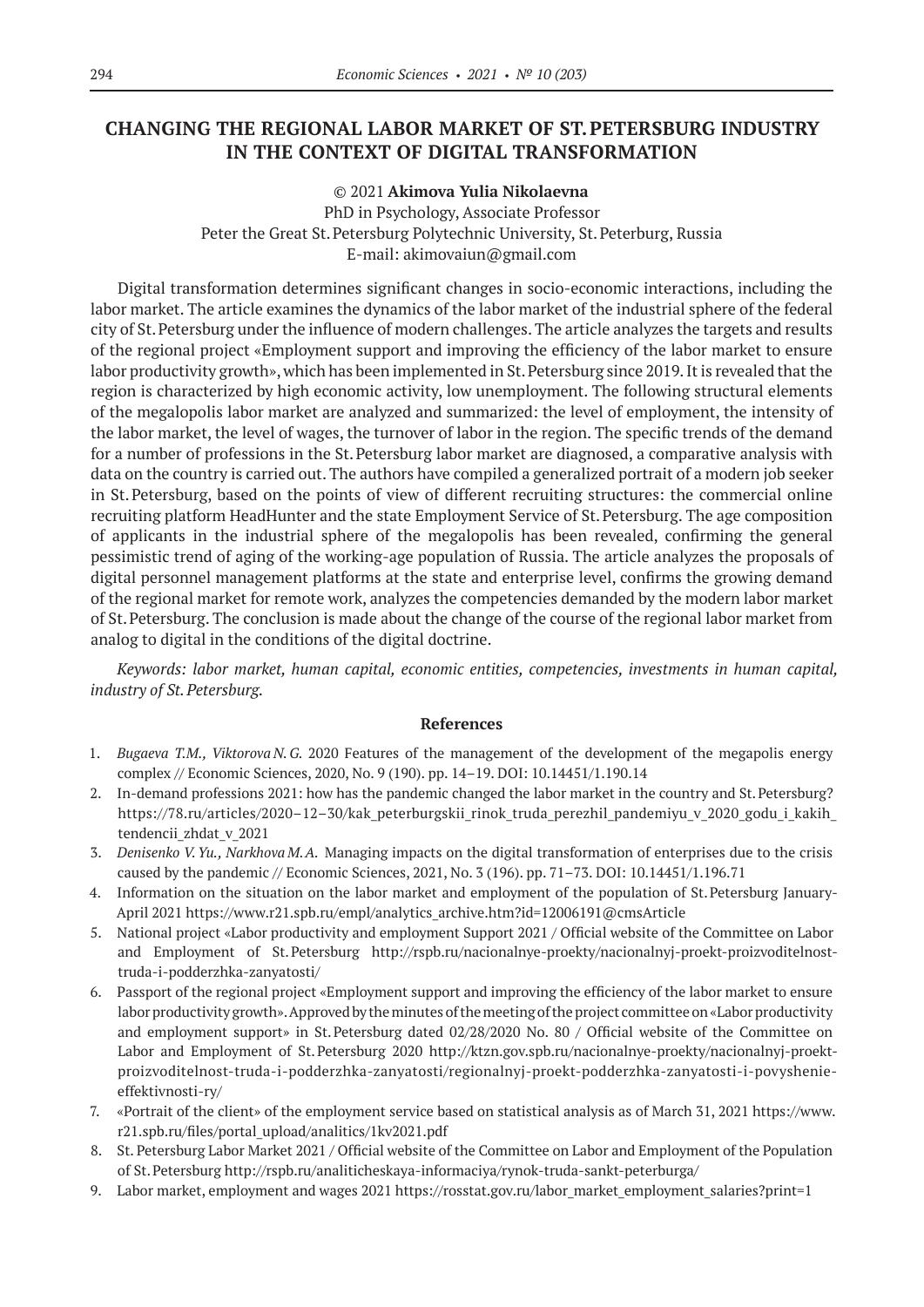- 10. *Sakharova Yu.* 2021 Stream: NWN for employers // *Materials of the International St.*Petersburg Labor Forum 2021.
- 11. The situation on the St.Petersburg labor market in January-March 2020. Analytical reference https://www.gov.spb. ru/static/writable/documents/2020/12/09.pdf
- 12. *Surai N.M., TarakanovA.V., OrlovV.V., KudryavtsevV.V., Aidinov H.T.* 2021 On the issue of labor productivity in Russia and abroad // Economic Sciences, 2020, №№ 10 (191). Pp. 155–162. DOI: 10.14451/1.191.155.
- 13. *Tkachenko E.A., Rogova E.M., KhuazhevA.A.* 2020 Transformation of approaches to intellectual capital management under the influence of digitalization // Economic Sciences, 2020, No. 10 (191). pp. 163–167. DOI: 10.14451/1.191.163
- 14. hh.index. Statistics for Russia 2021 // https://stats.hh.ru/?utm\_source=hh.ru&utm\_medium=article&utm\_ campaign=article\_index
- 15. hh.index. Statistics for Russia. North-Western Federal District. Saint Petersburg 2021 // https://stats.hh.ru/?utm\_ source=hh.ru&utm\_medium=article&utm\_campaign=article\_index

# **ANALYSIS OF THE UNIFICATION OF RURAL SETTLEMENTS OF THE VOLOSOVSKY MUNICIPAL DISTRICT**

### © 2021 **Borodina Lidia Viktorovna**

Head of the internal financial control sector Administration of the municipality Volosovsky municipal district, Volosovo, Russia E-mail: lidaborodina@gmail.com

### © 2021 **Kuznetsova Marina Nikolaevna**

PhD, Associate Professor of the Department of Management The State Institute of Economics, Finance, Law and Technology, Gatchina, Russia E-mail: dvinskih\_marina@mail.ru

© 2021 **Yakimchuk Natalya Nikolaevna** PhD, Associate professor of the Higher School of Engineering and Economics Peter the Great St. Petersburg Polytechnic University, St. Petersburg E-mail: yakimchuk777@bk.ru

The article examines the results of the cooperation between rural settlements of the Volosovsky municipal district of the Leningrad region. The authors analyze the differences between the costs, the staff turnover and earnings of local budgets during the process of transformation. The pros and cons of the rural consolidation are also described in the article.

*Keywords: local self-government, territorial organization, unification of rural settlements, transformation of municipalities.*

- 1. The Constitution of the Russian Federation of 12.12.1993.
- 2. «General principles of the organization of local self-government in the Russian Federation». Federal Law of 06.10.2003 No. 131-FZ.
- 3. «On the unification of municipalities in the Volosovsky municipal district of the Leningrad region and on amendments to certain regional laws». Law of the Leningrad Region of 05/07/2019 No. 35‑oz.
- 4. «On the granting of the appropriate status to the municipal formation of the Volosovsky municipal district and municipalities in its composition». Law of the Leningrad Region of 24.09.2004 No. 64-oz.
- 5. «On approval of the consolidated report of the Leningrad region on the results of monitoring the effectiveness of the activities of local self-government bodies of municipal districts and urban districts for 2019». Order of the Government of the Leningrad Region dated 31.08.2020 No. 613‑r
- 6. Official site of the Volosovsky municipal district [Electronic resource]. URL: http: //volosovskiy district.rf/ (date of access: 09/05/2021).
- 7. Official site of the Begunitsk rural settlement [Electronic resource]. URL: http://begunici.ru/ (date of access: 05.09.2021).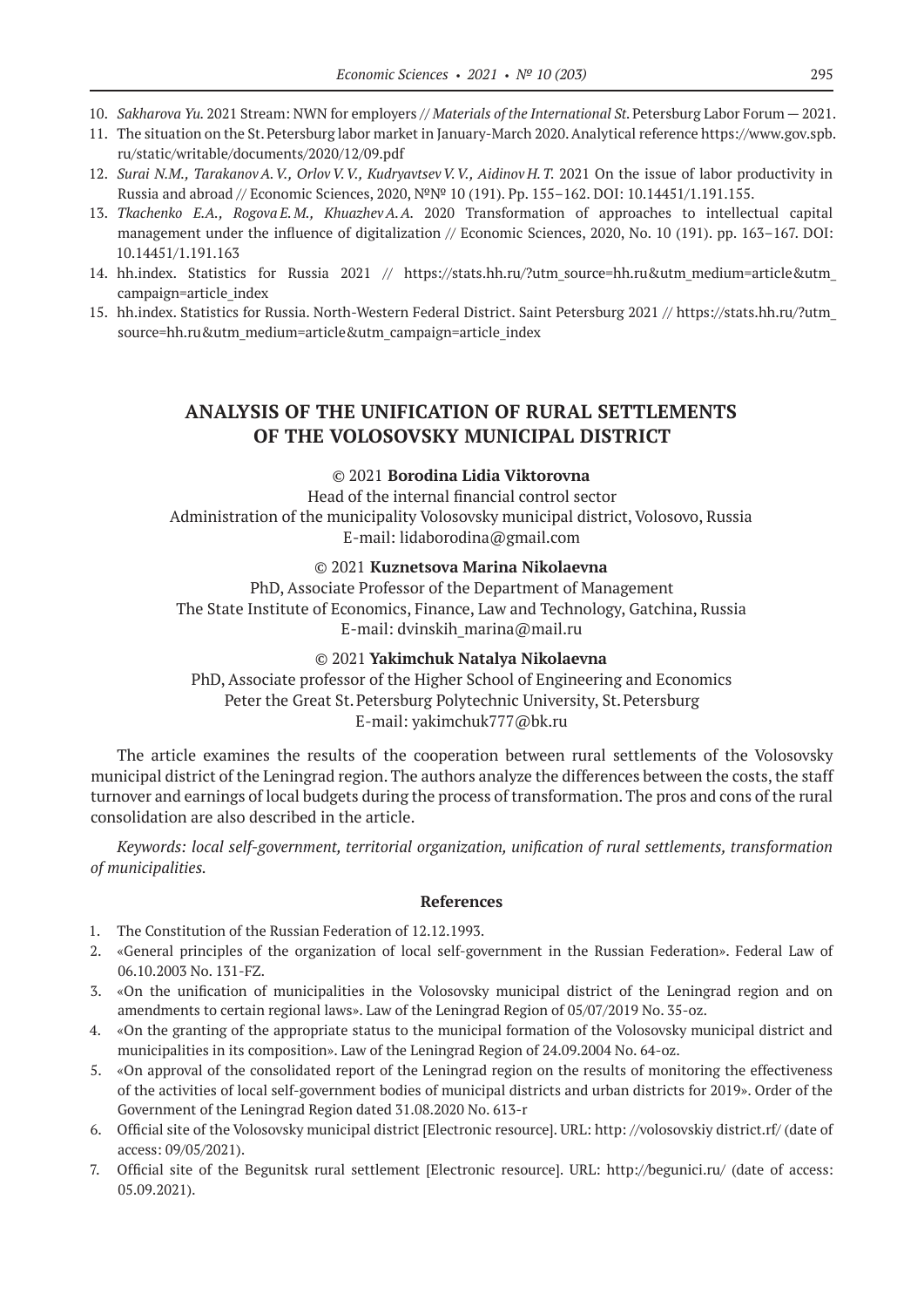- 8. Official site of the Bolshevrud rural settlement [Electronic resource]. URL: http://mobsp.ru/ (date of access: 05.09.2021).
- 9. Official site of the Kalitinsky rural settlement [Electronic resource]. URL: http: //kalitinskoe.rf/ (date of access: 09/05/2021).
- 10. Official site of the Klopitsky rural settlement [Electronic resource]. URL: https://klopici.ru/ (date of access: 05.09.2021).
- 11. Official site of the Rabititsky rural settlement [Electronic resource]. URL: http://admrabit.ru/ (date of access: 05.09.2021).
- 12. Official site of the Saba rural settlement [Electronic resource]. URL: http://www.sabsk.ru/page.php?19 (date accessed: 09/05/2021).

# **INSIDER THREAT AS A KEY PROBLEM OF ENSURING THE SECURITY OF THE ORGANIZATION, AND METHODS OF PROTECTION**

#### © 2021 **Glisin Alexey Fedorovich**

PhD in Economics, Associate Professor of the Department of Corporate Finance and Corporate Governance Financial University under the Government of the Russian Federation, Moscow, Russia E mail: alglisin@gmail.com

### © 2021 **Martyukova Vera Mikhailovna**

Faculty of Finance, FFR18–4 Financial University under the Government of the Russian Federation, Moscow, Russia E mail: vera.martyukova@bk.ru

To date, the threat from insiders is one of the key ones for organizations, so understanding its nature can help managers in forming a strategy to mitigate potential consequences. In this article, the authors analyze the problems of detecting insider threats, as well as existing methods of protection from them by business. As a result, open problems on this topic are highlighted and directions for improving protective measures in accordance with modern cybersecurity requirements are proposed.

*Keywords: insider threat, insider, threat, data security, cybersecurity, insider information, internal threat*

- 1. Agentstvo ES po informacionnoj bezopasnosti. Otchet o landshafte ugroz [The EU Information Security Agency. Threat Landscape Report]. Rezhim dostupa: https://goo.su/8Hjw (data obrashcheniya 15.10.2021)
- 2. *Boral L., Displej M., Patil S.*Protivodejstvie vnutrennim ugrozam v personal'nyh ustrojstvah. [Countering internal threats in personal devices] SSHA, 2007.
- 3. Global'nyj otchet o stoimosti insajderskih ugroz [Global report on the cost of Insider Threats]. 2020. Rezhim dostupa: https://goo.su/8hJW (data obrashcheniya 15.10.2021)
- 4. *Gomolyak I., Toffalini F., Guarnizo Dzh.* Ponimanie insajderov i IT: Obzor modelirovaniya i kontrmer insajderskoj ugrozy [Understanding Insiders and IT: An Overview of Insider threat modeling and Countermeasures]. 2019.
- 5. *Legg P.A., Bakli O., Goldsmit M.* Avtomatizirovannaya sistema obnaruzheniya vnutrennih ugroz s ispol'zovaniem ocenki profilej pol'zovatelej i rolej [Automated system for detecting internal threats using evaluation of user profiles and roles]. Sistema IEEE. J. 2017.
- 6. *Lu Dzh*. Obnaruzhenie vnutrennih ugroz s pomoshch'yu pamyati [Detecting internal threats using memory]. Avstraliya, 2019.
- 7. *Mur A. P.,* S*Hou E.* Predvaritel'naya model' krazhi intellektual'noj sobstvennosti insajderom [Preliminary Model of Intellectual Property theft by an insider], 2011. Rezhim dostupa: https://goo.su/8Hjx (data obrashcheniya 17.10.2021)
- 8. *Ponemon, L.* Stoimost' issledovaniya utechki dannyh: global'nyj analiz [The cost of data leakage research: a global analysis]. Symantec, 2013. Rezhim dostupa: https://goo.su/8hJX (data obrashcheniya 17.10.2021)
- 9. Skomprometirovannyj insajder i problemy, kotorye on sozdaet organizaciyam [A compromised insider and the problems he creates for organizations]. Rezhim dostupa: https://goo.su/8hJx (data obrashcheniya 17.10.2021)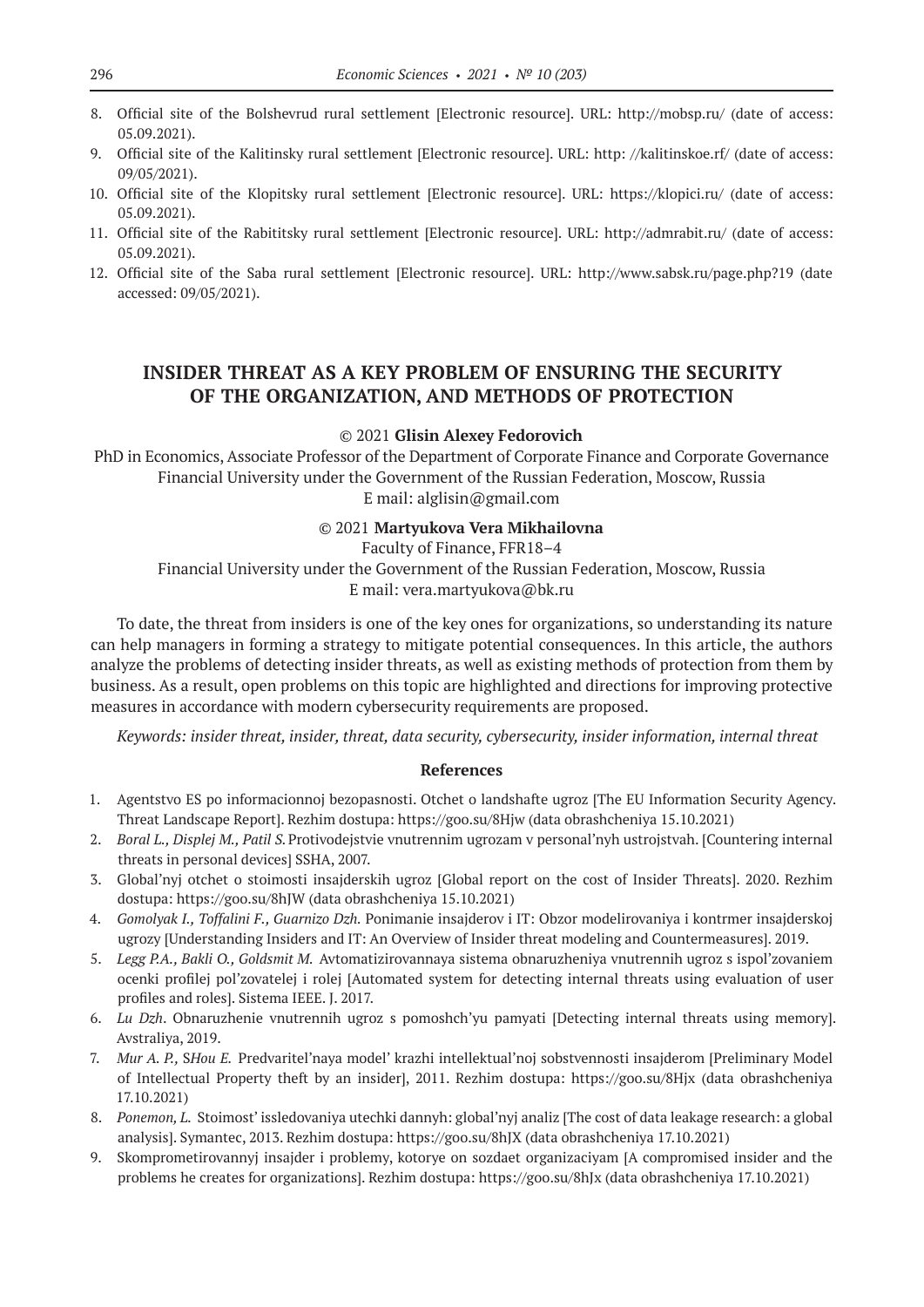- 10. *Haggard S., Lindsej Dzh. R.* Severnaya Koreya i vzlom Sony: eksport nestabil'nosti cherez kiberprostranstvo [North Korea and the Sony Hack: Exporting Instability through Cyberspace], 2015.
- 11. *Haim B., Menahem E., Vol'fstal' YU.* Vizualizaciya vnutrennih ugroz: effektivnyj interfejs dlya analiza bezopasnosti [Visualization of internal threats: an effective interface for security analysis]. Kipr, 2017.
- 12. Y*Anssen S.* Eksfil'traciya dannyh. Tekhnopediya [Data exfiltration], 2015. Rezhim dostupa: https://goo.su/8HJx (data obrashcheniya 17.10.2021)
- 13. *Nkosi, L.; Tarwireyi, P.; Adigun, M.O.*Insider threat detection model for the cloud. In Proceedings of the 2013 Information Security for South Africa, Johannesburg, South Africa, 14–16 August 2013; pp. 1–8.
- 14. Privileged User Abuse & The Insider Threat. Ponemon Institute Research Report. May 2014. Access mode: https:// goo.su/8hjy (accessed 17.10.2021)
- 15. *Trzeciak, R.F.* SEI Cyber Minute: Insider Threats. 2017. Access mode: https://goo.su/8hjx (accessed 17.10.2021)
- 16. What Is an Insider Threat? Access mode: https://goo.su/8hjX (accessed 17.10.2021)

### **ASSESSMENT OF THE DIGITAL TRANSFORMATION OF RUSSIAN RAILWAY TRANSPORT**

#### © 2021 **Gulyi Ilia Mikhailovich**

PhD in Economics, Associate Professor Emperor Alexander I St.Petersburg State Transport University, St.Petersburg, Russia E-mail: ilya.guliy@mail.ru

Taking into account the principles formulated by the author of the selection of indicators for evaluating the digital transformation of the company, a list of them is proposed, divided into blocks: «investment sphere», «internal operational efficiency», «external environment of interaction with consumers». Based on the list of indicators, an assessment of digital transformation in Russia's largest transport company, the Russian Railways Holding, was carried out. In-depth analysis of the costs and results of digital transformation through industry comparison of the Russian Railways holding with the transport industry as a whole.

*Keywords: Investments in digital technologies, digital transformation, digital business model, digitalization indicators, Russian railways company.*

- 1. EMISS. Gosudarstvennaya statistika: oficial'nye statisticheskie pokazateli [Net resource]. URL: https://fedstat.ru (data obrashcheniya: 20.10.21).
- 2. *Zhuravleva N.A.* Problemy vnedreniya cifrovyh tekhnologij na transporte // Transport Rossijskoj Federacii. 2019. No 3 (82). P. 19–22.
- 3. Metodicheskie rekomendacii po cifrovoj transformacii gosudarstvennyh korporacij i kompanij s gosudarstvennym uchastiem [Net resource]. URL: https://digital.gov.ru (viewing date: 20.10.21).
- 4. Strategiya cifrovoj transformacii OAO «RZhD» do 2025 g.: utv. Sovetom direktorov OAO «RZhD» 25.10.2019 [Net resource]. URL: https://consultant.ru. (viewing date: 20.10.21).
- 5. Federal'nyj proekt «Cifrovye tekhnologii»: utv. protokolom zasedaniya prezidiuma Pravitel'stvennoj komissii po cifrovomu razvitiyu, ispol'zovaniyu informacionnyh tekhnologij dlya uluchsheniya kachestva zhizni i uslovij vedeniya predprinimatel'skoj deyatel'nosti ot 28 maya 2019 g. No 9 [Net resource]. URL: https://consultant.ru. (viewing date: 20.10.21).
- 6. *Charkin Ye.I.* Cifrovaya transformaciya holdinga «RZhD» // Zheleznodorozhnyj transport. 2019. No 2. P. 59–63.
- 7. *Chechenova L.M.* Intellektualizaciya zheleznodorozhnogo transporta kak faktor razvitiya transportnoj otrasli // Vestnik transporta Povolzh'ya. 2021. No 2 (86). P. 78–85.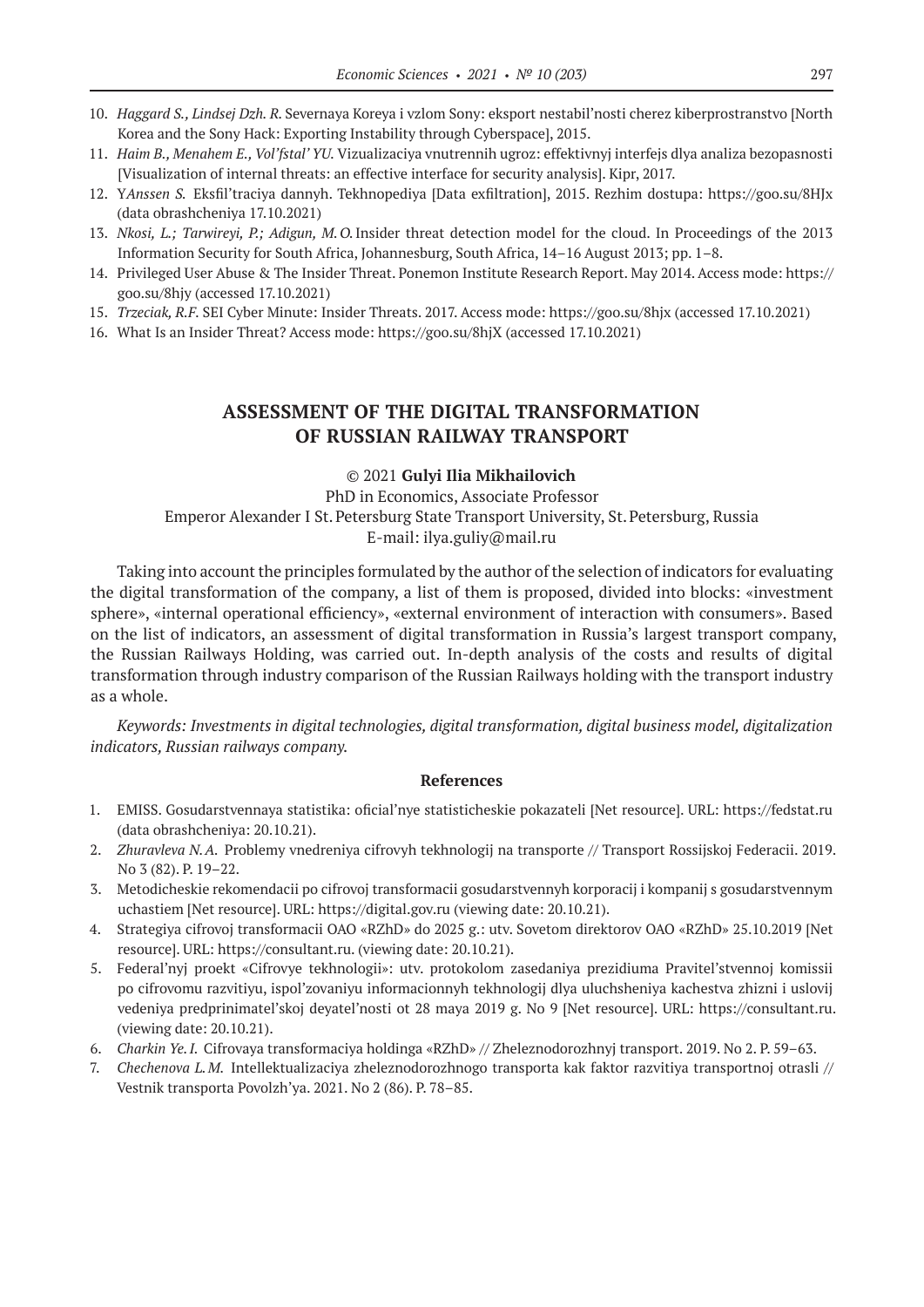# **SMART ANALYSIS OF ADVANCED DIGITALIZATION TECHNOLOGIES (USING THE EXAMPLE OF THE RUSSIAN RAILWAYS HOLDING)**

© 2021 **Gulyi Ilia Mikhailovich**

PhD in Economics, Associate Professor Emperor Alexander I St.Petersburg State Transport University, St.Petersburg, Russia E-mail: ilya.guliy@mail.ru

Digital transformation means a revolutionary transformation and integration of digital technologies and services into all business processes of the company. In order to assess the processes of digitalization, the introduction of digital technologies in companies, it is necessary to study the arrays of statistical data of specific indicators, their absolute values, relative level, dynamics. The article analyzes and evaluates the indicators of advanced digital technologies in the Russian Railways holding. Objective: to assess and analyze the introduction of advanced digital technologies in the company «Russian Railways» in recent years. Methods: data mining, comparison, structuring of data arrays. Results: statistical indicators of the assessment of the introduction of advanced digital technologies in the world's largest railway company «Russian Railways» are considered, their analysis is carried out. Practical significance: the conducted research makes it possible to assess the scale of digitalization based on the study of the results of statistical observation, deepens the methodological base of corporate analysis of digital transformation processes.

*Keywords: digitalization, advanced digital technologies, data mining, Russian railways.*

#### **References**

- 1. *Zhuravleva N.A., Poliak M.* Architecture of managing big data of mixed transportation of passengers in aglomerations // IOP Conference Series: Materials Science and Engineering. 8. VIII International Scientific Conference Transport of Siberia 2020, 2020. P. 012055.
- 2. Methodological recommendations on the digital transformation of state corporations and companies with state participation [Net resource]. URL: https://digital.gov.ru (viewing date: 31.10.21).
- 3. Results of the federal statistical observation on Form No. 1‑technology «Information on the development and use of advanced production technologies» [Net resource]. URL: https://rosstat.gov.ru (viewing date: 31.10.2021).
- 4. The strategy of digital transformation of JSC «Russian Railways» until 2025: approved by the Board of Directors of JSC «Russian Railways» 25.10.2019 [Net resource]. URL: https://consultant.ru. (viewing date: 31.10.21).
- 5. *Chechenova Liana M.* Methodology of complex assessment of an organization as a tool for planning and forecasting its effective development // Bulletin of the results of scientific research. 2021. No. 2. pp. 69–81.

# **THE LEVEL OF MULTICULTURALISM OF THE RESEARCH TEAM AS A FACTOR IN MANAGING THE HUMAN CAPITAL OF A HIGHER EDUCATIONAL INSTITUTION IN THE INTERESTS OF INNOVATIVE DEVELOPMENT**

© 2021 **Zotova Elizaveta Aleksandrovna**

Graduate School of Industrial Management Peter the Great St. Petersburg Polytechnic University (SPbPU), St. Petersburg, Russia E-mail: zotova@spbstu.ru

Under the influence of the digital transformation process, the sphere of higher education has undergone significant qualitative changes. These changes have led to a significant increase in the importance of the process of managing the human capital of an educational organization. This article presents the results of a study on the level of multiculturalism of a research team as a factor in managing the human capital of a higher educational institution in the interests of innovative development. The result of this study was a systematic model for calculating the level of multiculturalism of the research team.

*Keywords: human capital, multiculturalism, research team, higher education institution, innovative development.*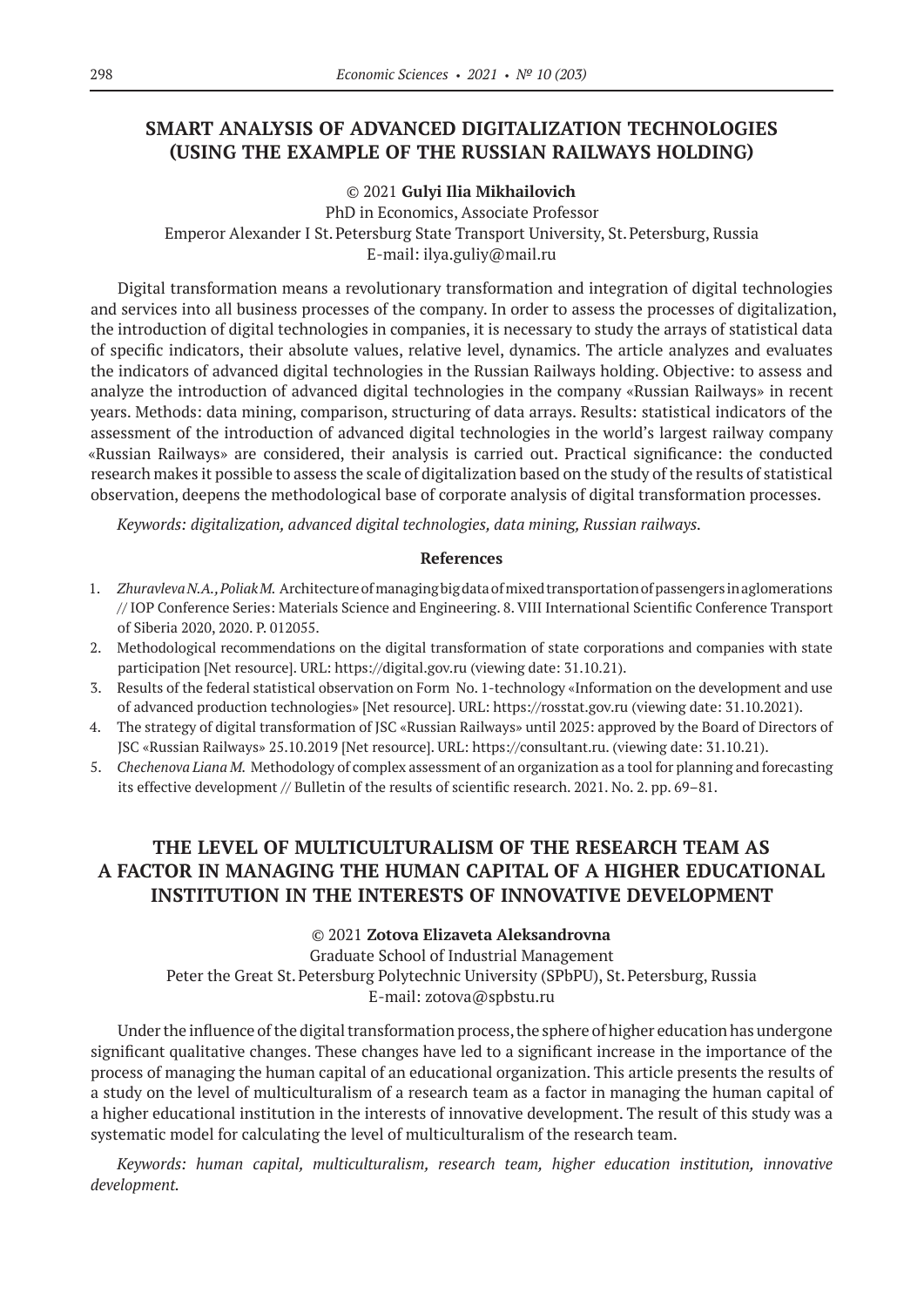# **DYNAMICS OF MINING AND TRANSPORTATION OF STONE COAL IN THE BASINS OF THE ARCTIC ZONE OF THE RUSSIAN FEDERATION IN THE FIRST QUARTER OF THE XXI CENTURY**

#### © 2021 **Koshkarev Maxim Vladimirovich**

Assistant of the Department of State and Municipal Administration Institute of Business Career, Moscow, Russia

The relevance of the article is due to the fact that, given the small diversification of the Russian economy and the specific geographic nature of the Arctic zone, energy is one of two sectors, in addition to transport, that can generate impulses for the economic development of the region. Therefore, Russia is interested in obtaining maximum benefits from the exploitation of the natural resources located there — both for domestic needs and for foreign trade. The analysis of the dynamics of production and transportation of coal in the basins of the territories of the Arctic zone of the Russian Federation in the first quarter of the XXI century is presented. It is shown that an increase in the volume of coal exports should become one of the main levers for the development of the Northern Sea Route — a transport route crossing the Arctic waters between Europe and the Far East. The necessity of the development of the transport system of the Arctic regions for the effective implementation of energy projects for the development of Arctic coal resources is substantiated, which is one of the key tasks of Russian policy in this region.

*Keywords: Northern Sea Route, transport system, Arctic region, territories*

# **FORMATION OF A STRATEGY FOR SCALING THE IMPLEMENTATION OF TECHNOLOGIES OF THE FOURTH INDUSTRIAL REVOLUTION**

### © 2021 **Kuznetsova Maria Olegovna**

Senior lecturer, Department of Management and Innovation, Faculty of Higher School of Management Financial University under the Government of the Russian Federation, Moscow, Russia E-mail: MOKuznetsova@fa.ru

The article proposes a strategy for scaling the implementation of technologies of the fourth industrial revolution. A review of Russian and foreign literature on the problems of digital transformation of the company and the introduction of technologies of the fourth industrial revolution was carried out. An integrated approach to the formation of a strategy for scaling the implementation of technologies of the fourth industrial revolution was proposed, which makes it possible to effectively implement digital transformation in a company.

*Keywords: the fourth industrial revolution, Industry 4.0, digital transformation, strategy.*

- 1. *Shvab, K*. Chetvertaya promy`shlennaya revolyucziya [Fourth industrial revolution] / K.Shvab «E`ksmo», 2016 (Top Business Awards).— 138 s.— ISBN 978–5–699–90556–0.
- 2. Flipping the Odds of Digital Transformation Success / BCG // URL: https://www.bcg.com/ru-ru/publications/2020/ increasing-odds-of-success-in-digital-transformation.— (data obrashheniya 16.08.2021).
- 3. How to scale your digital business transformation / team international // URL: https://www.teaminternational. com/how-to-scale-your-digital-business-transformation/.— (data obrashheniya 16.08.2021).
- 4. Scaling Your Business for Digital Transformation 6 Important Factors / aiim // URL: https://info.aiim.org/aiimblog/how-to-scale-your-business-for-digital-transformation.— (data obrashheniya 16.08.2021).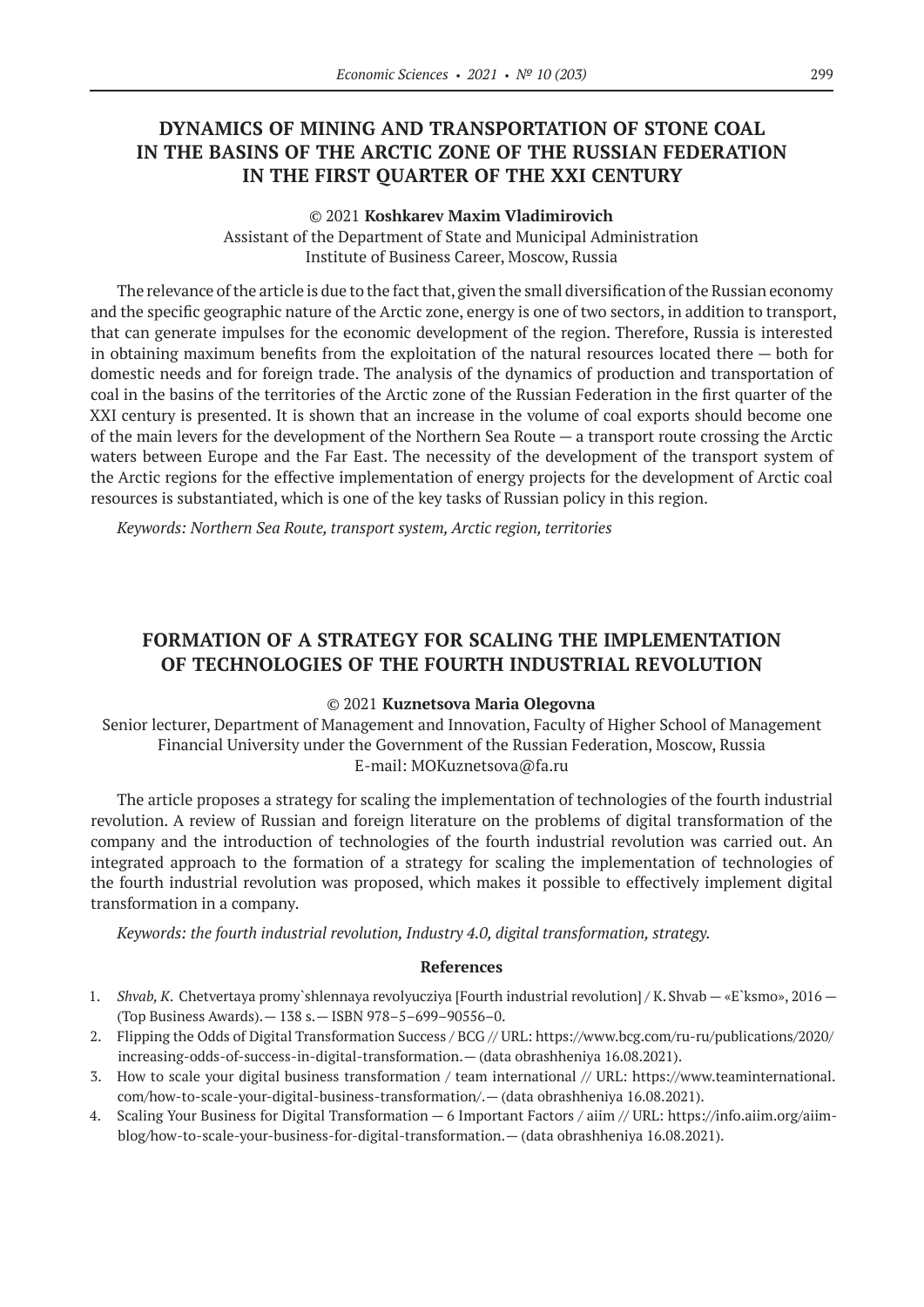- 5. The 10 Step Roadmap to Scaling Automation Part1: Setting up success with stakeholder involvement / The Economic Times // URL: https://economictimes.indiatimes.com/tech/technology/the-10-step-roadmap-toscaling-automation-part1‑setting-up-success-with-stakeholder-involvement/articleshow/81683070.cms.—(data obrashheniya 16.08.2021).
- 6. The 10 Step Roadmap to Scaling Automation Part2: Accelerating digital transformation / The Economic Times // URL: https://economictimes.indiatimes.com/tech/technology/the‑10‑step-roadmap-to-scaling-automationpart2‑accelerating-digital-transformation/articleshow/81932847.cms.— (data obrashheniya 16.08.2021).
- 7. Unlocking success in digital transformations / McKinsey&Company // URL: https://www.mckinsey.com/businessfunctions/organization/our-insights/unlocking-success-in-digital-transformations. — (data obrashheniya 16.08.2021).

### **EXPRESS ASSESSMENT OF DIGITAL DEVELOPMENT FACTORS FOR MANAGING THE COMPETITIVENESS OF INDUSTRIAL ENTERPRISES**

© 2021 **Kulagina Natalia Aleksandrovna**

Doctor of Economics, Professor, Professor of the Department «Public Administration, Economic and Information Security»

> Bryansk State University of Engineering and Technology, Bryansk, Russia E-mail: Kulaginana2013@yandex.ru

> > © 2021 **Lysenko Alexandra Nikolaevna**

Candidate of Economic Sciences, Associate Professor of the Department «Public Administration, Economic and Information Security» Bryansk State University of Engineering and Technology, Bryansk, Russia E-mail: Sasha14–09@mail.ru

### © 2021 **Mugutdinov Rashid Magomedrasulovich**

Postgraduate student of the Higher School of Engineering and Economics St.Petersburg Polytechnic University named after Peter the Great, St.Petersburg, Russia

Industrial production is the basis for the development of almost all sectors of the economy, and its growth rates determine the competitiveness of all economic systems, regardless of the level of management. A large number of innovations are created at industrial enterprises, which are quickly distributed and implemented in the daily life of a person, and also allow optimizing business processes and increasing competitive advantages. The use of digital technologies in the conditions of industrial production leads to significant effects, and the assessment of the level of digital development of an industrial enterprise allows us to judge the dynamics of digitalization and contributes to the correctness of managerial decisionmaking in the context of improving strategic management. The methodological and practical significance of the performed research lies in the possibility of using the proposed tools for developing strategies for digital transformation of enterprises in the industrial sector of the economy.

*Keywords: competitiveness, competitive advantages, industrial enterprise. digital development, digitalization, digital transformation.*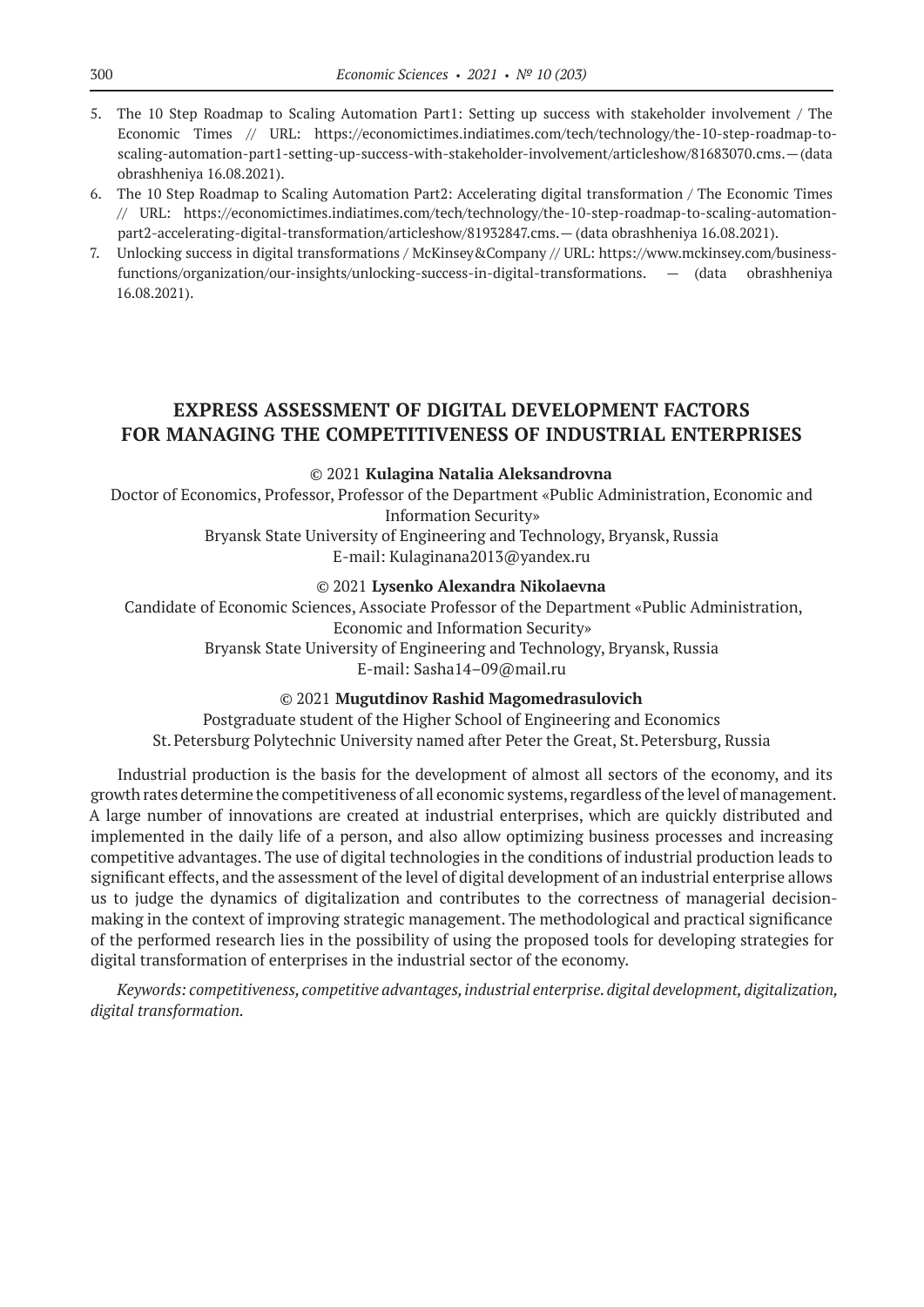# **USING THE MECHANISM OF PUBLIC-PRIVATE PARTNERSHIP TO ATTRACT INVESTMENT CAPITAL IN BEEF CATTLE BREEDING**

#### © 2021 **Mazloev Vitaly Zelimkhanovich**

Doctor of Economics, Professor, Honored Scientist of the Russian Federation, Chief researcher FSBSIFRC AESDRA VNIIESH, Moscow, Russia

#### © 2021 **Khairbekov Alikhan Uruzhalievich**

Ph.D. in Economics, leading researcher FSBSIFRC AESDRA VNIIESH, Moscow, Russia

Today, the domestic agro-industrial complex as a whole and almost all its sub-components lack the investments necessary for their development on a qualitatively new technological basis. In this regard, one of the most important subsectors is meat production.

The article proposes the effective use of public-private partnerships to enhance the investment process in the meat sub-cluster to attract and concentrate investment capital.

*Keywords: public-private partnership, investment capital, investment, beef cattle breeding, import substitution, import, export, food security, agro-industrial production.*

# **ANALYSIS OF THE EXPERIENCE OF THE IMPLEMENTATION APPROACH TO HUMAN CAPITAL MANAGEMENT IN THE SYSTEM OF THE REGIONAL ECONOMY**

#### © 2021 **Melnikov Pavel Vladimirovich**

Applicant for the Higher School of Engineering and Economics Peter the Great St. Petersburg Polytechnic University, St. Petersburg, Russia E-mail: mel700@inbox.ru

Nowadays the issues of increasing the efficiency of regional development have acquired particular importance, which is associated with the need to reduce the differentiation of the socio-economic potential of regions as the basis for the effective functioning of the economic system of the Russian Federation. Smoothing territorial disparities allows achieving homogeneity of economic space and bridging the gap in the level and quality of life of the population. This contributes to the formation of the human capital of the required quality in the respective territories, which acts as a special resource of the regional economy. Regions have different opportunities in human capital management, the leading regions allocate much more funds to address social development issues. At the same time, differentiation is manifested both at the interregional and intraregional levels. Therefore, it is necessary to search for ways to improve the rational use of the region's human capital as the basis for the resource provision of the regional economy. This article examines the experience of implementing approaches to human capital management in the system of the regional economy. As the result, the author noted that human capital is becoming the main asset of economic activity in the country. The most successful practices are associated with the involvement of all stakeholders in the human capital management process.

*Keywords: human capital management, regional economy, development strategy.*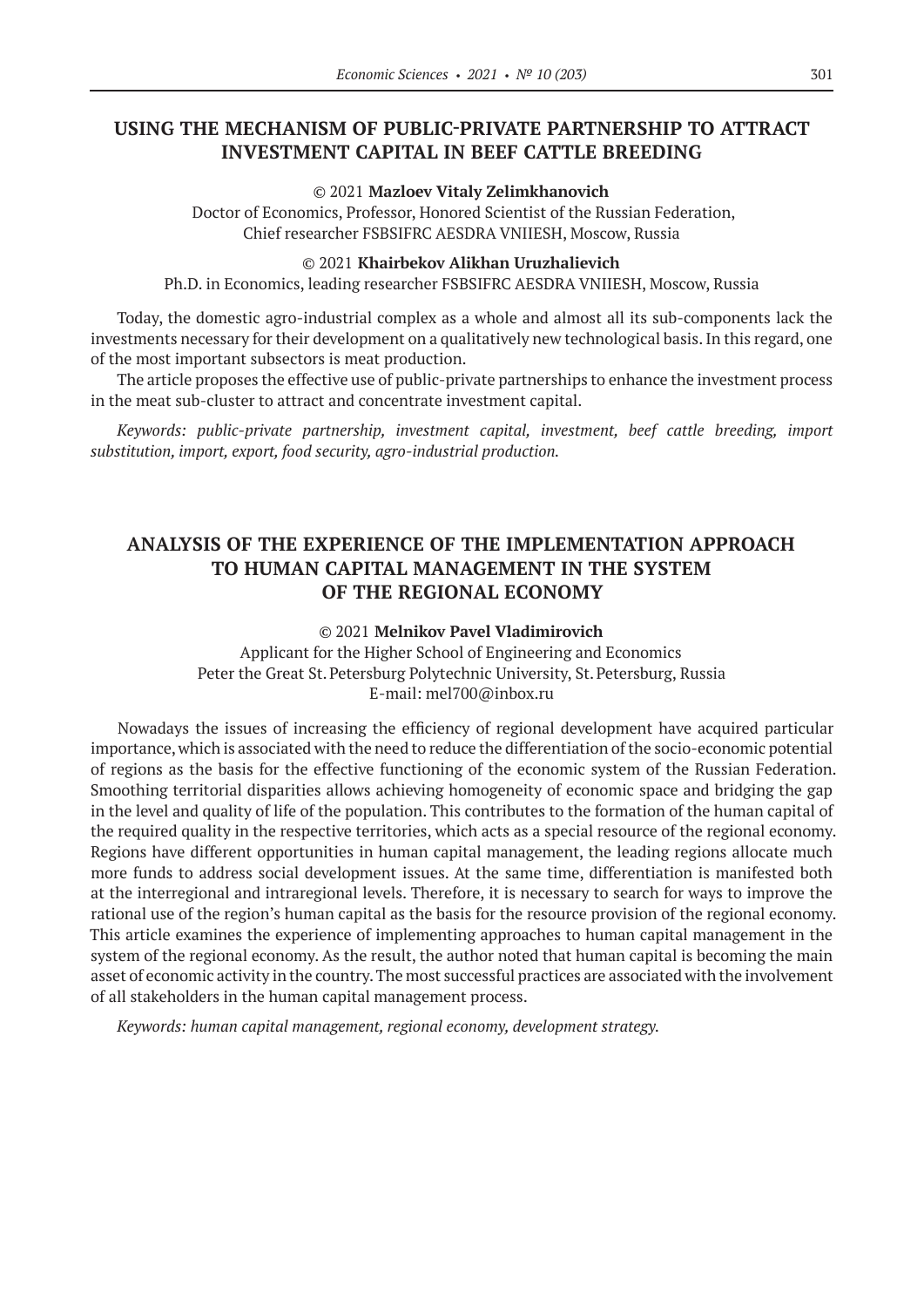### **THE ECONOMY OF EXPERIENCE AS A NEW TREND**

© 2021 **Mordvinova Tatiana Grigorievna**

student

Siberian Federal University, Institute of Business Process Management, Krasnoyarsk, Russia E-mail: Tanyacds2000@mail.ru

© 2021 **Sosnina Valeria Alekseevna**

student

Siberian Federal University, Institute of Business Process Management, Krasnoyarsk, Russia E-mail: lera.sosnina.01@mail.ru

#### © 2021 **Shchegolikhina Veronika Ilinichna**

student

Siberian Federal University, Institute of Business Process Management, Krasnoyarsk, Russia E-mail: verasheg1234@gmail.com

The article examines the essence of the economy of experience, how it affected consumers, their behavior and thinking, and various companies. Various factors that influenced the formation of this type of economy are considered, as well as examples of where and how these factors are used now. It was also considered how different generations behave and cope with difficulties with the appearance of such changes.

*Keywords: Experience, generation, marketing, social, automation*

# **ORGANIZATIONAL MODEL OF MONITORING IN THE CONTEXT OF TAX SECURITY OF THE REGION**

### © 2021 **Murzina Elena Alexandrovna**

Candidate of Economic Sciences, Associate Professor of the Department of Management and Law Volga State Technological University, Yoshkar-Ola, Rep. Mari El E-mail: elena.murzina@gmail.com

© 2021 **Shemyakina Marina Sergeevna**

PhD in Economics, Associate Professor of the Department of Accounting, Taxes and Economic Security Volga State Technological University, Yoshkar-Ola, Rep. Mari El E-mail: sh.marina.s@gmail.com

© 2021 **Shcherbakova Natalia Vladimirovna**

Candidate of economic sciences, Associate Professor at the Department of Accounting, Taxes and Economic Security Volga State Technological University, Yoshkar-Ola, Rep. Mari El E-mail: shchnataliya@gmail.com

Tax revenues play a decisive role in the formation of state budget funds. It is not enough just to ensure the receipt of taxes into the budget, to establish certain values of tax rates, to introduce benefits for certain categories of taxpayers. It is important to have a so-called feedback that allows you to give an objective assessment of the efficiency of the tax system as a whole. It is the use of the monitoring institute that makes it possible to see how well the components of the system are working, to identify their weaknesses, directions of correction, to track the dynamics of relative and absolute indicators, and to establish predictive and reference values. The relevance of this topic is determined by the ever-increasing role of the use of calculation and forecasting methods in the process of forming an effective tax system of the state. The article discusses the organizational model of monitoring in the tax security system of the region.

*Keywords: taxes, tax security, economic relations, monitoring.*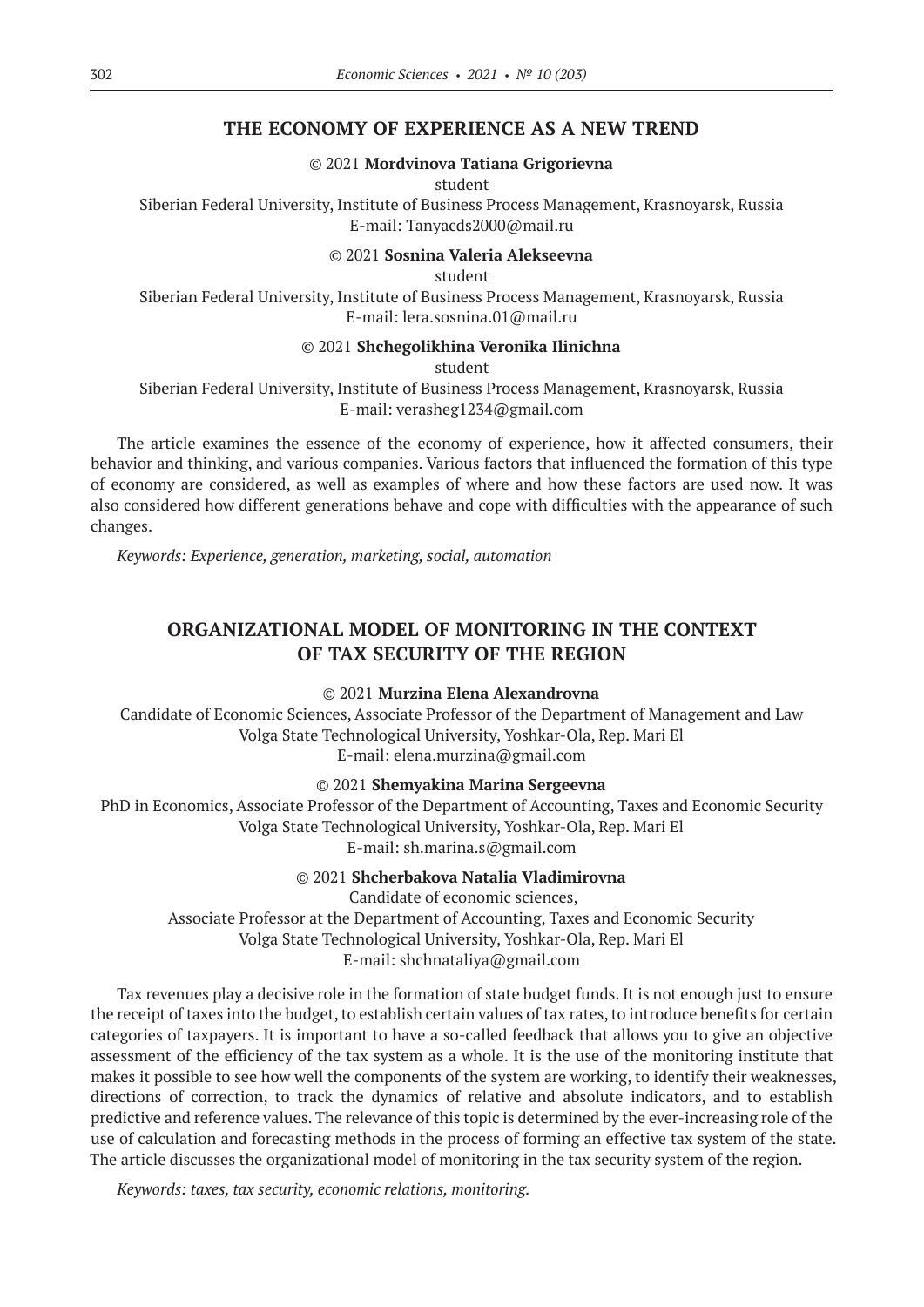# **MODELING AND EVALUATION OF THE MARKETING POTENTIAL OF THE REGION**

### © 2021 **Nazarova Elmira Alyarovna**

Post-graduate student of the Graduate School of Service and Trade, Institute of Industrial Management, Economics and Trade Peter the Great St. Petersburg Polytechnic University, Saint-Petersburg, Russia E-mail: nazarova\_ea@spbstu.ru

The article is devoted to modeling and assessment of the marketing potential of the region. The region is considered as a commodity. The elements of the complex of regional marketing are distinguished. The model of the components of the marketing potential of the region is developed. The author's approach to the estimation of the marketing potential of the region is offered. The possible scenarios of its application are outlined.

*Keywords: marketing, region, potential, marketing potential, regional potential, marketing potential of the region, marketing region, regional marketing complex.*

# **DIRECTIONS OF STATE AND BUSINESS COOPERATION IN THE CONTEXT OF CONTEMPORARY CHALLENGES IN RUSSIA**

### © 2021 **Rabadanova Amina Asadovna** PhD in Economics Institute of Economics RAS, Moscow, Russia

The article proposes the directions of interaction between the state and business in connection with the ongoing socio-economic processes in Russia and the world. The ideas of the welfare state highlight the task of preserving the population and its well-being, as a result of which PPP projects for the development of social infrastructure and social services, IT sphere, and tourism are gaining special relevance.

*Keywords: interaction between the state and business, partnership, PPP projects, post-pandemic.*

- 1. *Aleksandrov O.G.* Modern public administration in Russia: the development of a marketing model or a return to the administrative-bureaucratic system? / OG Aleksandrov // Strategies for the development of social communities, institutions and territories: materials of the II International. scientific-practical conf. Yekaterinburg, April 18–20, 2016: in 2 volumes — Yekaterinburg: Ural Publishing House. University, 2016.— T. 1.— S. 60–66.
- 2. During the pandemic, the number of PPP projects decreased by 40%: [Electronic resource] 2021 URL: https:// rg.ru/2021/09/22/v-pandemiiu-kolichestvo-gchp-proektov-sokratilos-na- 40.html
- 3. *Dabagyan E.K.* Features of the development of public-private partnership in the public sector of the economy / 112 E.K.Dabagyan // Analytical journal «RISK»: Resources information supply competition «.— 2015.— No. 24. pp. 161–166.
- 4. *Zeldner A.G.* Effective management as a process reflecting the level of competence of the executive branch // Problems of management theory and practice. 2020. No. 6. p. 6–16.
- 5. Assessment of the impact of the crisis associated with the COVID-19 pandemic on the sectors of the Russian economy and their post-crisis development: reports. to XXII Apr. international scientific. conf. on the problems of economic and social development, Moscow, 13–30 April. 2021 / Yu.V.Simachev (head of the author), N.V.Akindinova, M.N.Glukhova and others — M.: Izd. House of the Higher School of Economics, 2021.— 45 p.
- 6. *Smotritskaya I.I.* Digital transformation of public administration: main trends and new opportunities // Scientific works of the Free Economic Society of Russia. 2021.Vol. 230.No. 4.P. 223–229.
- 7. Decree of the President of the Russian Federation of July 21, 2020 No. 474 «On the national development goals of the Russian Federation for the period up to 2030».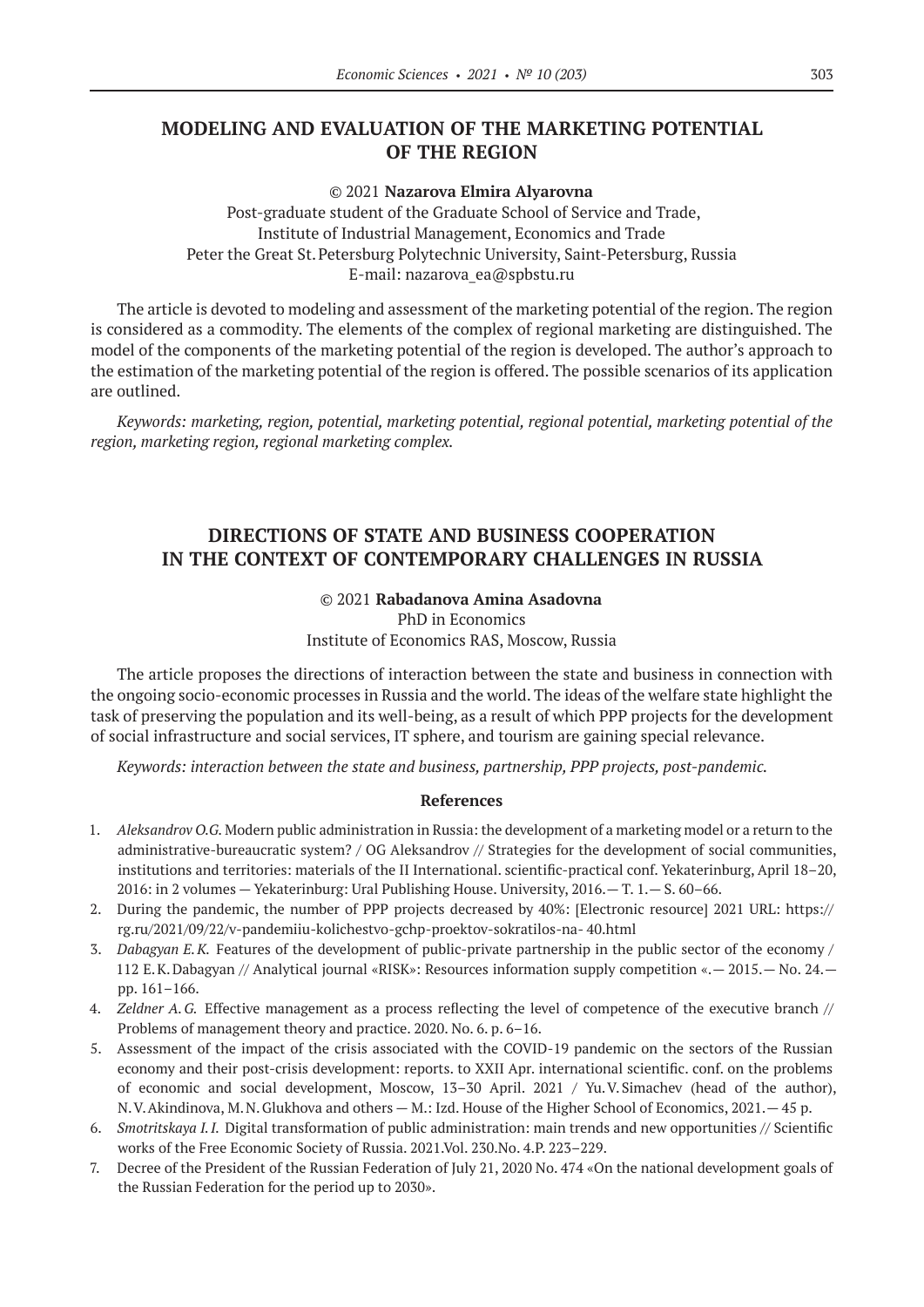# **STATE AND PROSPECTS OF SCIENTIFIC AND TECHNOLOGICAL DEVELOPMENT OF THE OIL INDUSTRY: RUSSIA AND OTHER COUNTRIES**

### © 2021 **Sosnina Valeria Alekseevna**

student

Siberian Federal University, Institute of Business Process Management E-mail: lera.sosnina.01@mail.ru

### © 2021 **Shchegolikhina Veronika Ilinichna**

student Siberian Federal University, Institute of Business Process Management E-mail: verasheg1234@gmail.com

# © 2021 **Mordvinova Tatiana Grigorievna**

student

Siberian Federal University, Institute of Business Process Management E-mail: Tanyacds2000@mail.ru

Analysis of the state of the oil industry, as one of the most important in the world economy, is the essential idea of the study. The results of a difficult year for the economy and energy in 2020 were analyzed: the volumes of reserves, production, and consumption for the previous year were determined. Conclusions were made about the prospects and main trends in the development of this industry both in the world as a whole and in Russia, where technological development is a crucial factor in the oil industry, pushing back the volume and quality of the resource base.

*Keywords: Economics, oil and gas industry, oil industry, recoverable resources*

# **THE METHOD FOR DETERMINING THE STRUCTURE OF INNOVATIVE ECOSYSTEMS IN THE HIGH-TECH SECTOR**

### © 2021 **Starodubov Denis Olegovich**

In this publication, the author presents a developed (in relation to «indicative», «network», «value» approaches) method for determining the structure of innovative ecosystems in the high-tech sector. The principles are formulated, and iterations of the method are disclosed, which allows visualizing the innovation ecosystem, its inputs-outputs and assessing internal and external economic flows using the example of the telecommunications industry. The method is aimed at improving the organizational and economic parameters of the functioning and initiation of new innovative ecosystems of the high-tech sector.

*Keywords: innovation, ecosystem, high technology.*

- 1. *Макаров В.В., МоховА.С.* Развитие сетевых форм взаимодействия в рамках национальных технологических инициатив как условие обеспечения конкурентоспособности российской экономики на глобальном рынке //Общество: политика, экономика, право. 2017. № 2. С. 30–33.
- 2. *Moore, J.F.* Predators and prey: A new ecology of competition. Harv. Bus. Rev. 1993, 71, 75–86.
- 3. *Huang, Xiaojing & Ma, Lei & Li, Rao & Liu, Zheng*. Determinants of Innovation Ecosystem in Underdeveloped Areas — Take Nanning High-Tech Zone in Western China as an Example. Journal of Open Innovation: Technology, Market, and Complexity, 2020. 6. 135.
- 4. *Nthubu, Badziili & Richards, & Leon, Cruickshank*. Disruptive Innovation Ecosystems: Reconceptualising Innovation Ecosystems. Conference: Disruptive Innovation Ecosystems: Reconceptualising Innovation EcosystemsAt: Academy for Design Innovation Management Conference, London, UK, 2019.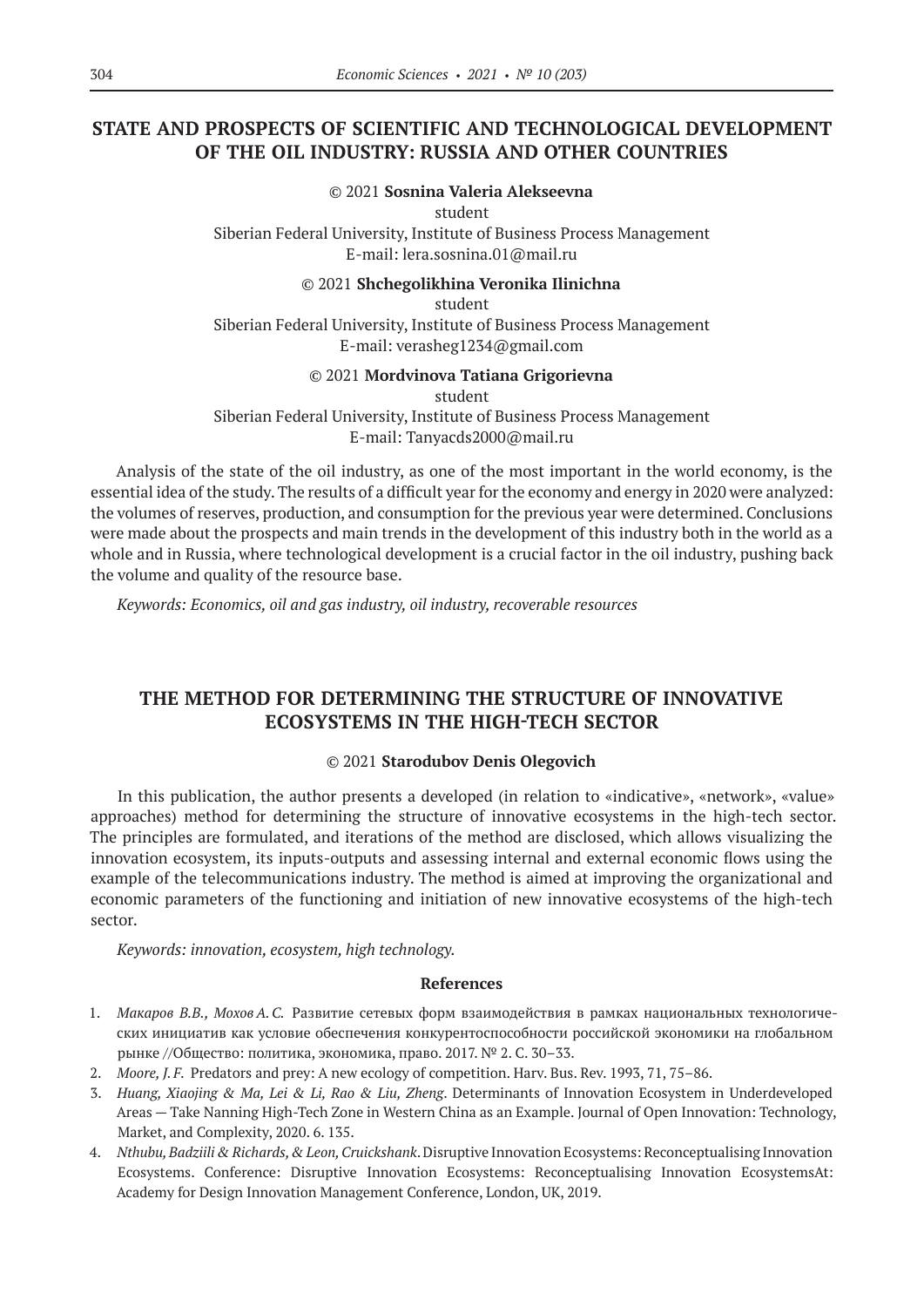- 5. *Talmar, Madis & Walrave, Bob & Podoynitsyna, Ksenia & Holmström, Jan & Romme, Georges*. Mapping, analyzing and designing innovation ecosystems: The Ecosystem Pie Model. Long Range Planning, 53, 2020. 101850.
- 6. *Jianxi. L*. Architecture and Evolvability of Innovation Ecosystems. Technological Forecasting and Social Change, 2017. 136.
- 7. *Hamel G., Prahalad C.K.* Competing for the Future. Harvard Business School Press, April 1996.
- 8. *Ander, R.* Match your Innovation Strategy to your Innovation Ecosystem. Harv. Bus. Rev. 2006, 84, 83–98.
- 9. OECD Science, Technology and Innovation Outlook 2021: Times of Crisis and Opportunity, OECD Publishing, Paris, 2021. https://doi.org/10.1787/75f79015‑en.

# **THEORETICAL ISSUES AND PRACTICAL ASPECTS OF THE ORGANIZATION OF A MODERN SYSTEM OF CORPORATE EMPLOYEE TRAINING**

#### © 2021 **Tverdokhlebova Tatiana Valeryevna**

Candidate of Economics, Associate Professor Institute of Business Process Management Siberian Federal University, Krasnoyarsk, Russia

© 2021 **Levchenko Larisa Vladimirovna** Candidate of Economics, Associate Professor, Senior Researcher GBNOU SO «Academy for Gifted Children (Nayanova)», Samara, Russia E-mail: lvls@mail.ru

The article examines the theoretical issues of corporate education and training of employees of modern organizations. The objectives of training are highlighted, various interpretations of the concept of training and corporate education are given, its organizational forms and types are characterized. The concept of andragogy is considered and the conditions for successful adult education are revealed. Practical aspects of the organization of a modern system of corporate training of employees are also characterized by the example of the gold mining company.

*Keywords: corporate training, intellectual capital, human capital, andragogy, corporate training system, coaching, mobile learning, distance learning.*

### **CASH INCOME OF THE POPULATION: INFLATION, PRICES, INDEXATION, COMPENSATION**

© 2021 **Tokaeva Tatiana Ivanovna**

Doctor of Economics, Professor of the Department of Economics North Ossetian State University named after Kost Levanovich Khetagurov, Vladikavkaz, Russia E-mail: finansikredit@yandex.ru

### © 2021 **Dzusova Alina Arturovna**

Postgraduate student of the Department of Finance and Credit North Ossetian State University named after Kost Levanovich Khetagurov, Vladikavkaz, Russia E-mail: finansikredit@yandex.ru

The article examines the market fundamentals of the emerging monetary incomes of the population of Russia in relation to inflationary dynamics, price changes, ensuring the regulatory impact of the applied methods of income indexation, compensation mechanism, contributing to the balance of effective economic development. Special emphasis is placed on the problem of consumer price growth, its justification and negative consequences both for economic practice and the organization of social protection of the population.

*Keywords: market economy, monetary incomes of the population, inflation, prices, income indexation, compensation, consumption, consumer goods, choice of priorities, system solutions.*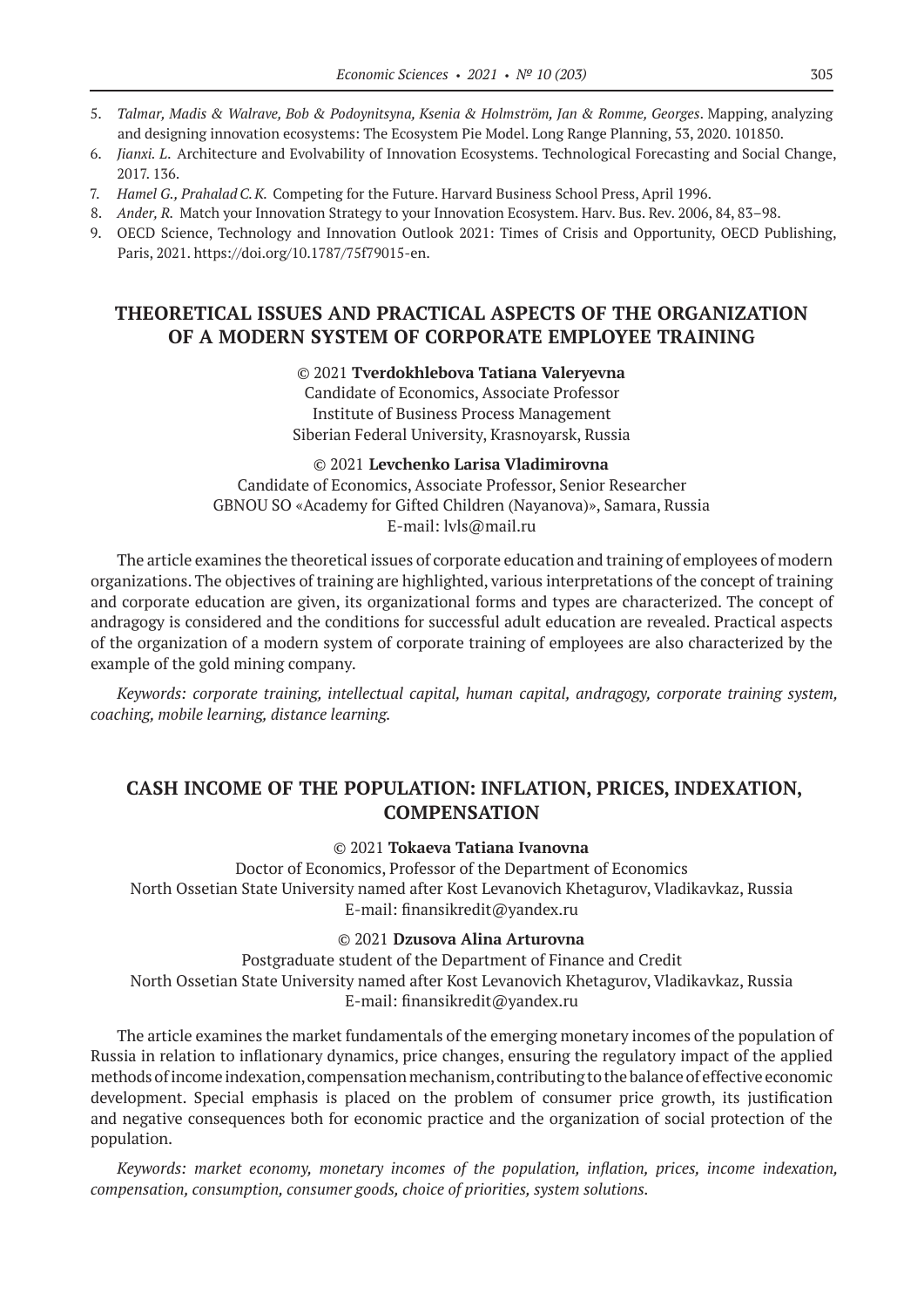# **STATE MANAGEMENT OF PHYSICAL CULTURE AND SPORT IN THE REGIONS OF THE RUSSIAN FEDERATION**

© 2021 **Torkunov Oleg Viktorovich** Candidate in Psychology, Associate Professor RIAT — Russian International Academy for Tourism, Kazan, Russia E-mail: dudochnikov@yandex.ru

© 2021 **Volkova Natalia Vasilievna** Candidate in Economics, Associate Professor, Department of state and municipal administration Kazan (Volga Region) Federal University, Kazan, Russia E-mail: volk.nata2@list.ru

#### © 2021 **Latypova Karima Eduardovna**

Master

Kazan Innovative University named after V.G.Timiryasov, Kazan, Russia

The article contains a study of approaches to the management of the branch of physical culture and sports at the regional level. A comparative analysis of the subjects of the Volga Federal District is carried out. In particular, the regulatory framework is analyzed, and the foundations of program-targeted regulation in this area are considered. In conclusion of the analysis, an integral analysis of the indicators of the regions was carried out, which makes it possible to assess the effectiveness and complexity of regulation of physical culture and sports in the constituent entities of the Russian Federation.

*Keywords: state policy, legal regulation, state programs, strategic planning, performance assessment, physical culture, sports, sports competitions, infrastructure, financing.*

# **METHODOLOGICAL APPROACH TO ASSESSING THE INNOVATIVE RESOURCE POTENTIAL OF WATER SUPPLY ENTERPRISES**

© 2021 **Furtatova Alina Sergeevna**

Lecturer, Higher School of Engineering and Economics Peter the Great St. Petersburg Polytechnic University, St. Petersburg, Russia E-mail: alina\_furtado@mail.ru

The article reveals the methodology and presents the results of assessing the innovative resource potential of the water supply enterprise (using the example of the State Unitary Enterprise "Vodokanal of St.Petersburg"), shows the ways to increase the efficiency of using this potential in order to ensure the sustainable development of innovative activity. The methodological basis of the research is the application of the method of expert estimates and regression analysis.

*Keywords: water supply company, innovation and resource potential, subpotentials, management, regression analysis, expert assessment.*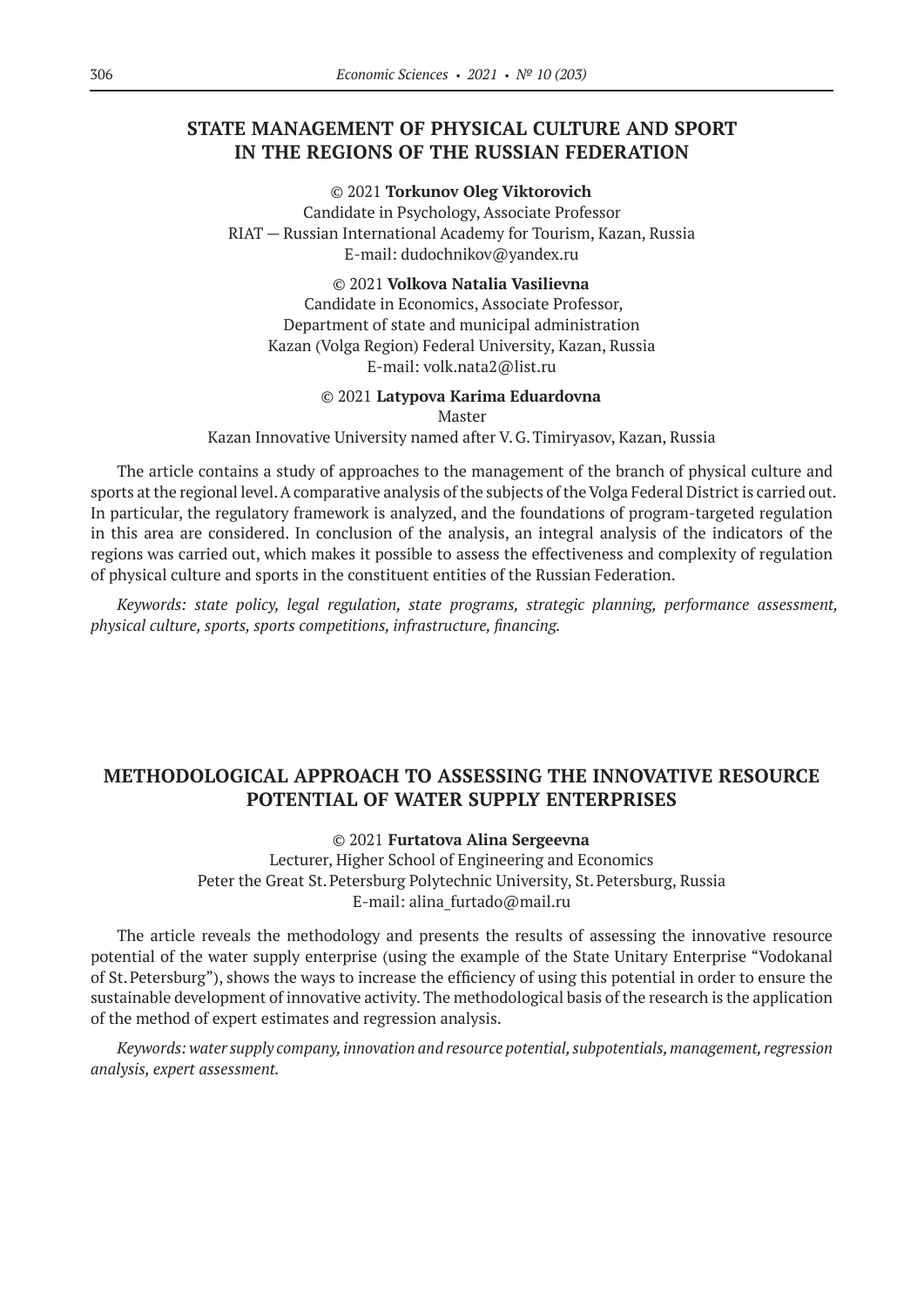# **FEATURES OF EMPLOYEES ENGAGED IN INTELLECTUAL WORK, THEIR EDUCATION AND DEVELOPMENT**

© 2021 **Shatokhina Darya Dmitrievna** Faculty of Technological Management and Innovation, Educator ITMO University, St.Petersburg, Russia E-mail: ddshatokhina@itmo.ru

Employees engaged in intellectual work are the basis for the formation and development of intellectual capital. The study identified the characteristics of these employees, and proposed principles that allow them to conduct training and training taking into account the requirements of employees themselves, business, educational institutions and innovative activities of companies.

*Keywords: management strategy, innovative projects, intellect-intensive sphere, intellect-intensive companies, human capital, intellectual capital, innovative projects' management, intellectual work, gamification, edutainment.*

- 1. *Andreeva T.E.* Rabotnik intellectyalnogo truda: podhod k opredeleniu [Worker of intellectual labor: an approach to definition] // Bulletin of the St. Petersburg University. Management. — 2007. — No. 4. — pp. 32–49.
- 2. *Andreeva T. E., Yurtaikin E.E., Soltitskaya T.A.* Praktika razvitiya personala kak instrument privlecheniya, motivatcii I uderzhaniya intellektualnuh sotrudnikov [The practice of personnel development as a tool for attracting, motivating and retaining intellectual workers] / / Scientific reports. 2006.— No. 34 (R) — St.Petersburg, 2006.
- 3. *Kobzeva N.A.* Edutainment kak sovremennaya tehnologiya obucheniya [Edutainment as a modern learning technology] / / Scientific notes of the Tauride National University named after V.I.Vernadsky, series « Philology. Social Communications»,  $2019. -$  Vol.  $25(64)$  No.  $1 -$  pp.  $3-6$ .
- 4. *Mikhneva S.G.* Runok tryda: metodologicheskie I teoreticheskie osnovu poznaniya (sistemno-evolutcionnui podhod) [Labor market: methodological and theoretical foundations of cognition (system-evolutionary approach)] / / Volgograd: Volgogr. gos. tech. un-T.,— 2001.
- 5. Rodionov. D.G., *Velichenkova D.S.* Methodology for assessing the effectiveness of a regional innovation system, taking into account the influence of universities. Innovation and investment. 2020. No. 8. S. 3–7.
- 6. *Rodionov D.G., Konnikov E.A., Alferyev D.A.* Information capital of an enterprise as an indicator of development in digital economic systems // Economic Sciences. Limited Liability Company Economic Sciences, 2020. No. 190. P. 131–137.
- 7. *Florida R. Creative class: people who change the future // Classic-XXI, 2005-430 p.*
- 8. *Himich E.S.* Development of a creative concept of educational projects based on trendmarketing / FTMI, ITMO University  $-2021$ .  $-179$  p.
- 9. *Shubina I., Shabalin S.* Chego na samom dele hotyat razrabotchiki [What developers really want] / / Inc. [Electronic resource] https://incrussia.ru/understand/what-devs-want
- 10. *Budrin A.G., Soloveva D., Bylugina A., Shatokhina D., Vorobeva A.* Integrated educational projects as a methods of human capital development in the knowledge economy // IOP Conference Series: Materials Science and Engineering — 2020, Vol. 940, No. 1, pp. 012102
- 11. *Cricelli L., Greco M., Grimaldi M.* (2017), *Llanes P.* Intellectual capital and university performance in emerging countries, Journal of Intellectual Capital, Vol. 19(1), pp. 71–95
- 12. *Dewey, J.* My Pedagogic Creed // School Journal, vol. 54 (January 1897), pp. 77–80.
- 13. *Dichev, C., Dicheva, D*. Gamifying education: what is known, what is believed and what remains uncertain: a critical review // Int J Educ Technol High Educ 14, 9, 2017 // [Электронный ресурс]: https://doi.org/10.1186/s41239–017– 0042–5
- 14. *Drucker P.F.* Knowledge-Worker Productivity: The Biggest Challenge // California Management Review, 1999. Vol. 41. N 2. P. 79–94.
- 15. *Flood P.C., Turner T., Ramamoorthy N, Pearson J.* Causes and Consenquences of Psychological Conracts among Knowledge Workers in the High Technology and Financial Services Industries // International Journal of Human Resourse Management. 2001. Vol. 12. N 7. P. 1152–1165.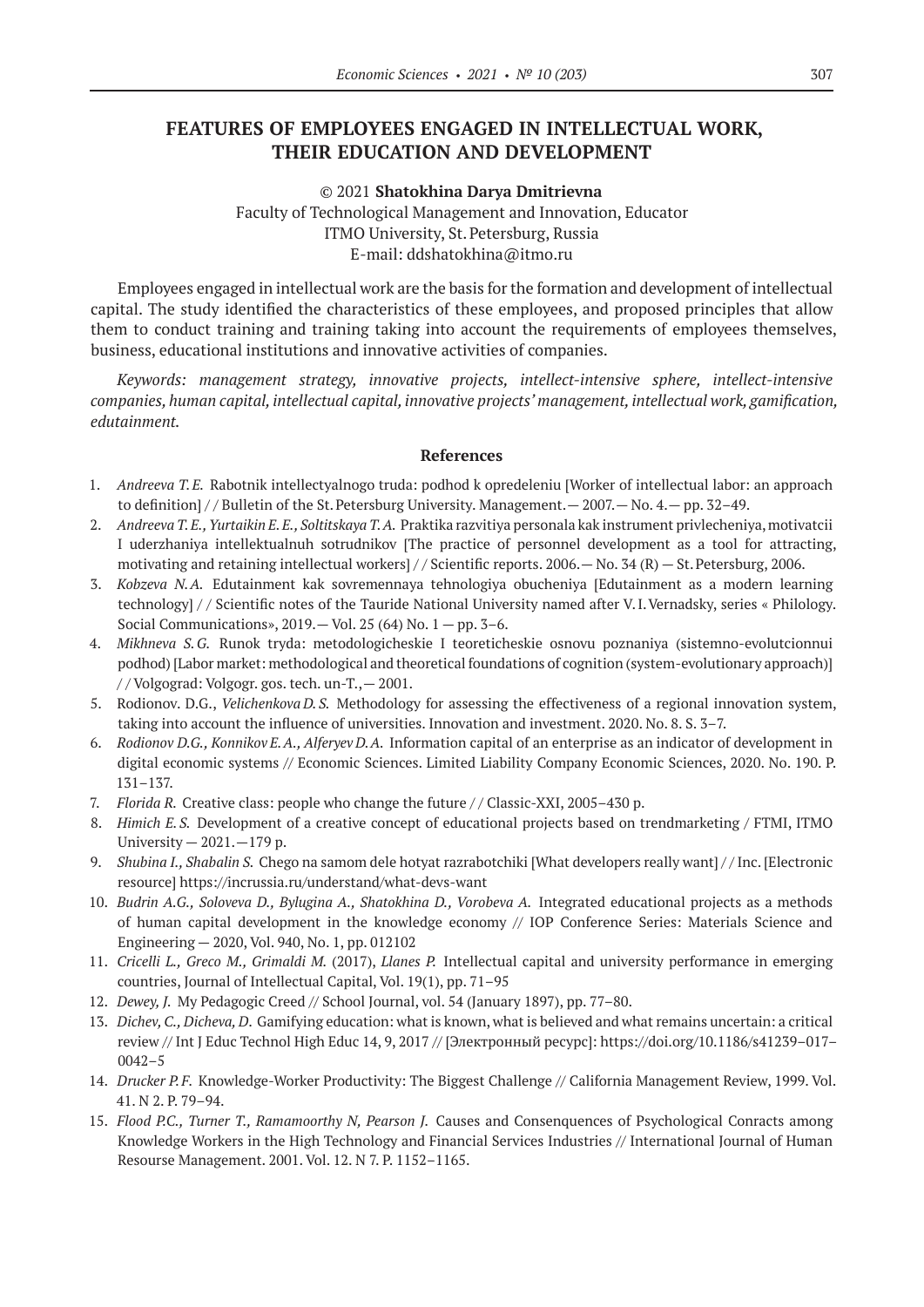- 16. *Kelly, G., Mastroeni, M., Conway, E., Monks, K., Truss, K., Flood, P. and Hannon, E.* (2011), Combining diverse knowledge: knowledge workers' experience of specialist and generalist roles, Personnel Review, Vol. 40 No. 5, pp. 607–624.
- 17. *Kharlamova T., Kharlamov A.* Human capital development in the digitalization risk management process // Conference: Proceedings of the International Conference on Digital Technologies in Logistics and Infrastructure (ICDTLI 2019). 2019.
- 18. *Moiseev, V. & Sudorgin, O. & Nitsevich, V. & Stroev, V*. (2020). Social Policy of Russia as the Factor of Development of Human Capital, International Scientific Conference, FarEastCon 2018, Vol.138, pp.706–716.
- 19. *Nahapiet, J., Ghoshal, S.* (1998), Social capital, intellectual capital, and the organizational advantage (Article), Academy of Management Review, Vol. 23(2), pp. 242–266.
- 20. *Noddings N.*Happiness and Education / Cambridge, UK: Cambridge University Press, 2003.
- 21. *Pokrovskaia, N.N., Ababkova, M.Y., Fedorov, D.A.* (2019), Educational services for intellectual capital growth or transmission of culture for transfer of knowledge — consumer satisfaction at st. Petersburg universities (Article), Education Sciences, Vol. 9 (3).
- 22. *Vrdoljak-Raguž, I., Jelenc, L., & Podrug, N*. Neostrategic Management An International Perspective on Trends and Challenges // Switzerland: Springer International Publishing.— 2016.— p. 113–158.

### **THE METHOD OF FORMING A STRATEGY FOR MANAGING INNOVATIVE PROJECTS IN THE INTELLECT-INTENSIVE SPHERE**

#### © 2021 **Shatokhina Darya Dmitrievna**

Faculty of Technological Management and Innovation, Educator ITMO University, St.Petersburg, Russia E-mail: ddshatokhina@itmo.ru

### © 2021 **Budrin Alexander Germanovich**

Faculty of Technological Management and Innovation, Professor, Professor, Doctor of Economics ITMO University, St.Petersburg, Russia E-mail: ag\_budrin@mail.ru

The formation of an intellect-intensive sphere is due to the development of breakthrough, innovative sectors of the economy and requires the development of management tools. The proposed method of forming a strategy for managing innovative projects in the intellect-intensive sphere takes into account the features of the intellect-intensive sphere identified in the study and the needs of employees as a key component of human and intellectual capital.

*Keywords: management strategy, innovative projects, intellect-intensive sphere, intellect-intensive companies, human capital, intellectual capital, innovative projects' management, formation of a management strategy.*

- 1. *Velichenkova D.S., Rodionov D.G.* Methods for assessing the effectiveness of a regional innovation system taking into account the influence of universities // Innovations and investments.— 2020.— No. 8.
- 2. *Kleiner G.B.* Intellectualnaya teoriya firmu [Intellectual theory of the firm] / / Voprosy ekonomiki, 2021.— No. 1. pp. 73–97.
- 3. *Kleiner G.B.* Intellectualnaya ekonomika novogo veka: ekonomika postznanii [Intellectual economy of the new century: the economy of post-knowledge] // Ekonomicheskoe vozrozhdenie Rossii, 2020.—№ 1.— pp. 35–42.
- 4. *Rodionov D.G., Daniyali S.M., Mokeeva T.V.* Formation of an integrated management system in the context of development of innovative management // University Bulletin.— 2020.— No. 5.
- 5. *Kharlamova T.L.* Innovative education system and human capital development // Russian economic Internet journal.— 2019.— No. 1.— S. 74–74.
- 6. *Schulte B.* I don't have time! In search of free time in the era of general time pressure // MIF Publishing House.— 2015.— 368 с.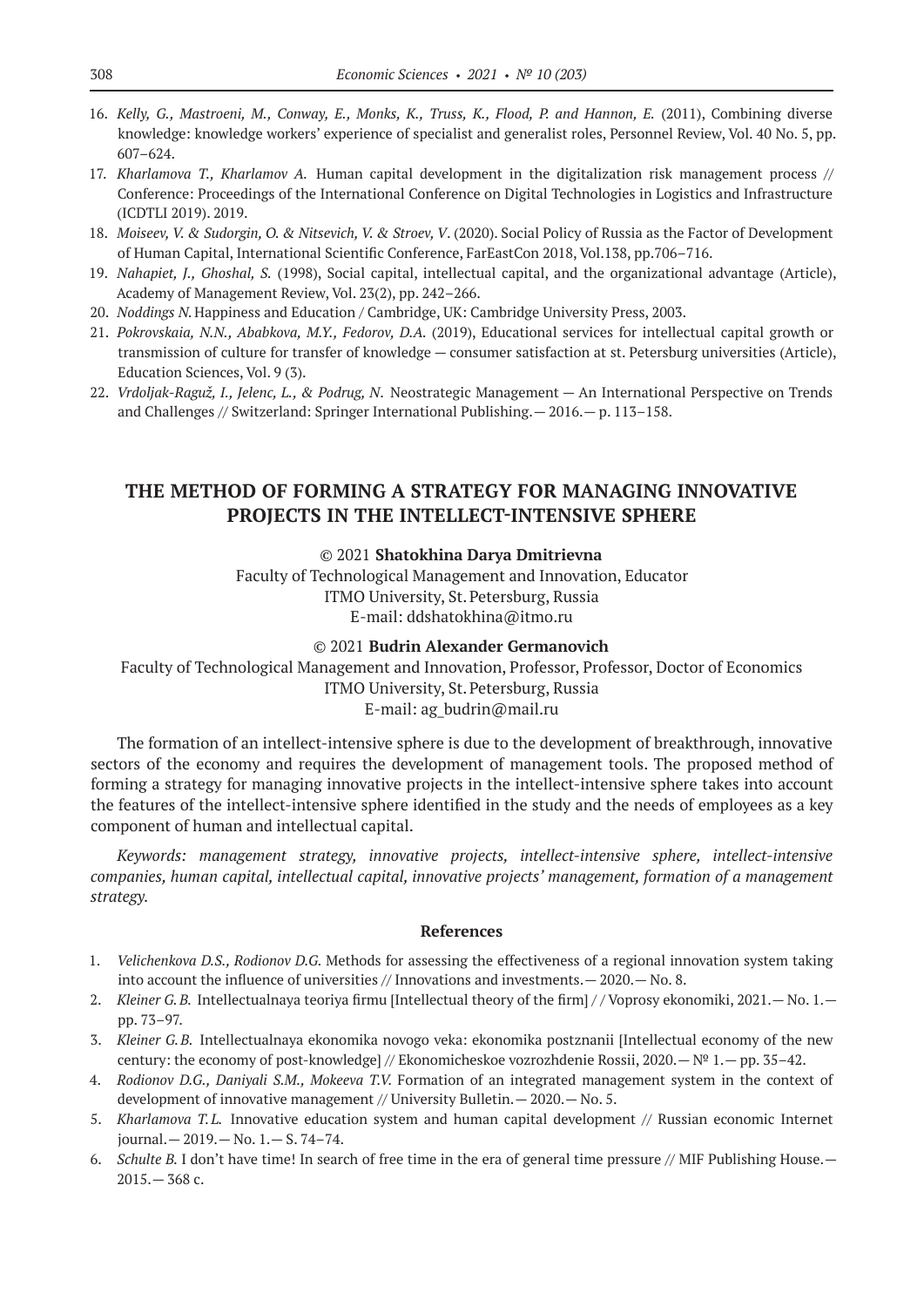- 7. *Grimshaw D., Miozzo M.* Human capital and productivity: a call for new interdisciplinary research // The Productivity Institute, 2021.— 41 p.
- 8. *Okorokov R., Timofeeva A., Kharlamova T.* Building intellectual capital of specialists in the context of digital transformation of the Russian economy // IOP Conference Series: Materials Science and Engineering.— IOP Publishing, 2019.— T. 497.— No. 1.— S. 012015.
- 9. *Vrdoljak-Raguž, I., Jelenc, L., & Podrug, N*. Neostrategic Management An International Perspective on Trends and Challenges // Switzerland: Springer International Publishing.— 2016.— 241 p.

### **THE ESSENCE, TYPES AND SYSTEMS OF ECONOMIC LAWS**

#### © 2021 **Shchegolikhina Veronika Ilinichna**

student

Siberian Federal University, Institute of Business Process Management E-mail: verasheg1234@gmail.com

### © 2021 **Sosnina Valeria Alekseevna**

student Siberian Federal University, Institute of Business Process Management E-mail: lera.sosnina.01@mail.ru

#### © 2021 **Mordvinova Tatiana Grigorievna**

student

### Siberian Federal University, Institute of Business Process Management E-mail: Tanyacds2000@mail.ru

This article discusses the fundamental concepts and features, types and systems of economic laws. The classifications considered and the basic laws of the world economy described in detail will form a generalized representation of the mechanism of interaction of various economic laws. Based on the data obtained, the place and importance of compliance with the laws of the economy for the stable development of the market are indicated.

*Keywords: Economics, economic laws, law of demand, law of supply*

# **ORGANIZATIONAL AND ECONOMIC TOOLS FOR OPTIMIZING STRATEGIC PLANNING AT THE MICROECONOMIC LEVEL**

#### © 2021 **Yanchenko Dmitry Valerievich**

Candidate of Technical Sciences, Docent, Docent of the Department of management Novocherkassk Engineering and Reclamation Institute named after A.K.Kortunov branch of the Don State Agrarian University, Novocherkassk, Russia E-mail: Yn70@mail.ru

© 2021 **Vaginskaya Lubov Yurievna**

Master student SRSPU (NPI) named after M.I.Platov, Novocherkassk, Russia E-mail: lyubov20081990@yandex.ru

#### © 2021 **Vaskina Valentina Nikolaevna**

Master student SRSPU (NPI) named after M.I.Platov, Novocherkassk, Russia E-mail: valentinka\_856@mail.ru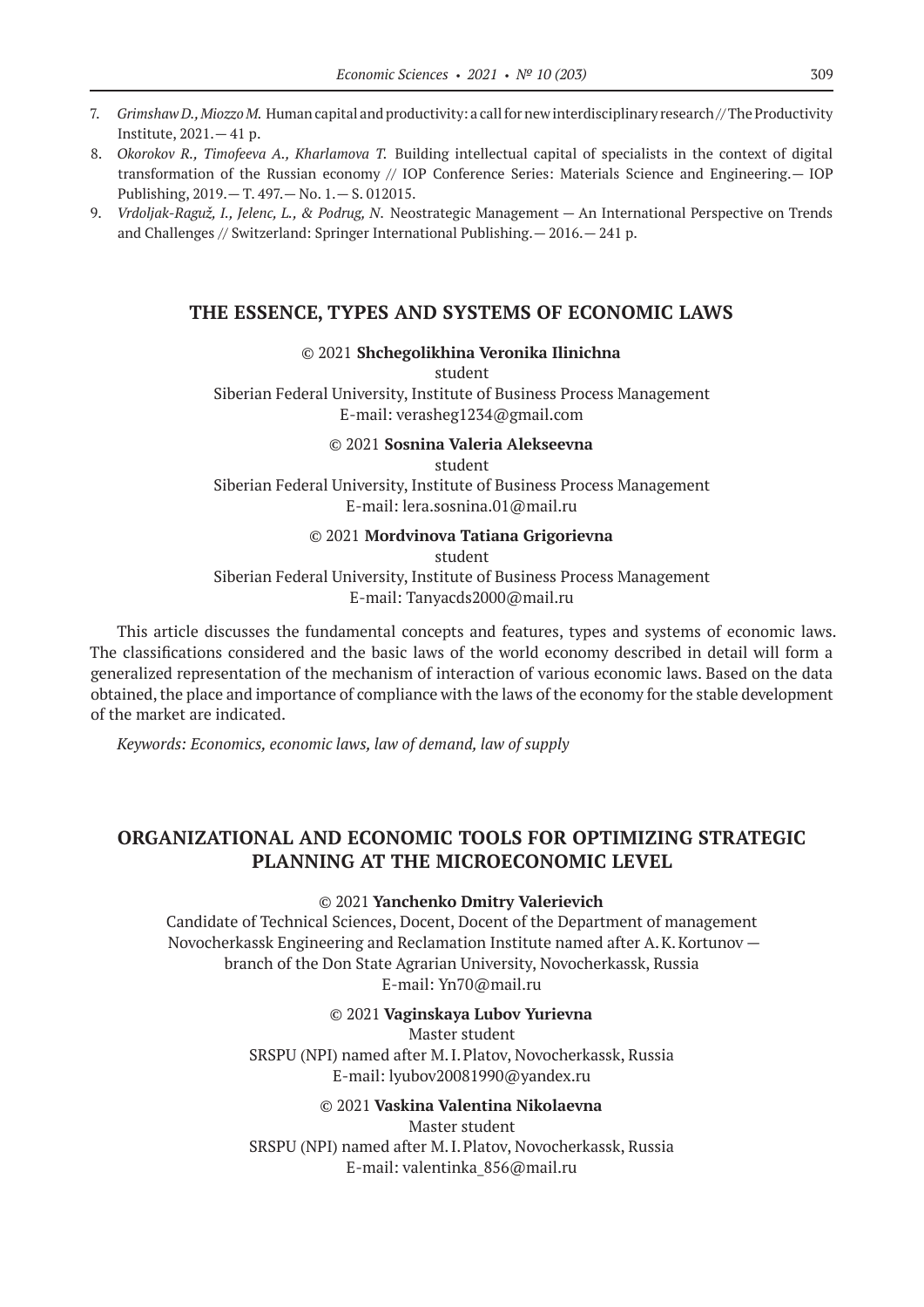#### © 2021 **Kovyazo Ekaterina Albertovna**

Master student SRSPU (NPI) named after M.I.Platov, Novocherkassk, Russia E-mail: kovyaso\_ekaterina@mail.ru

The article examines the evolution of conceptual and theoretical approaches to strategic planning at the microeconomic level, on the example of an economic entity of the agro-industrial complex, a development strategy for the period 2022–2025 is substantiated, organizational and economic tools are proposed aimed at optimizing the process of strategic planning at the corporate level.

*Keywords: microeconomic level, development, strategy, planning, competitiveness.*

### **References**

- 1. *Andreeva T.A.* Integraciya principov menedzhmenta kachestva i strategicheskogo menedzhmenta / Andreeva T.A. // V sbornike: Aktualnye problemy upravleniya: teoriya i praktika. Materialy mezhdunarodnoj (zaochnoj) nauchno-prakticheskoj konferencii. 2014. p. 3–7.
- 2. *Anopchenko T.Y.* Etapy vnedreniya sistemy processnogo upravleniya dlya uspeshnoj transformacii sushchestvuyushchih biznes-kommunikacij / Anopchenko T.Y., Dalivalov M.Z. // V sbornike: Covremennyj menedzhment: teoriya i praktika. materialy Vserossijskoj nauchno-prakticheskoj konferencii. 2017. p. 45–50.
- 3. *Abramenko M.P.* Cifrovizaciya regionalnoj ekonomiki kak faktor razvitiya chelovecheskogo kapitala (na materialah Rostovskoj oblasti) / Abramenko M.P., Revunov R.V., Shcherbina M.M. // Regionalnye problemy preobrazovaniya ekonomiki. 2019. № 8(106). p. 144–150.
- 4. *Nedomolkina Y.N.* Polozheniya strategicheskogo menedzhmenta v obosnovanii koncepcii strategicheskogo uchyota / Nedomolkina Y.N. // Sovremennaya ekonomika: problemy i resheniya. 2019. № 7(115). p. 79–94.
- 5. *Anopchenko T.Y.* Systems methodology and model tools for territorial sustainable management / Anopchenko T.Y., Gorbaneva O.I., Lazareva E.I., Murzin A.D., Ougolnitsky G.A. // Advances in Systems Science and Applications. 2018. Т. 18. № 4. p. 136–150.
- 6. *Anopchenko T.Y.* Possibilities of the international cooperation and export of subjects of small and medium-sized business under the conditions of financial crisis / Anopchenko T.Y., Ostrovskiy V.I. // The Future of the Global Financial System: Downfall or Harmony. «Lecture Notes in Networks and Systems» Cham, Switzerland, 2019. p. 414–420.
- 7. *Osadchaya N.A.* Assessment of risks of investment and construction activities: Russian practice / Osadchaya N.A., Murzin A.D., Torgayan E.E. // Journal of Advanced Research in Law and Economics. 2017. Т. 8. № 2. p. 529–544.

# **ANALYSIS OF APPROACHES TO THE ASSESSMENT OF INVESTMENT ATTRACTIVENESS OF THE REGION (ON THE EXAMPLE OF THE ROSTOV REGION)**

### © 2021 **Yanchenko Dmitry Valerievich**

Candidate of Technical Sciences, Docent, Docent of the Department of management Novocherkassk Engineering and Reclamation Institute named after A.K.Kortunov — branch of the Don State Agrarian University, Novocherkassk, Russia E-mail: Yn70@mail.ru

### © 2021 **Chernyshova Tatiana Nikolaevna**

Master student SRSPU (NPI) named after M.I.Platov, Novocherkassk, Russia E-mail: Tatiana88n@gmail.com

### © 2021 **Vaskina Valentina Nikolaevna**

Master student SRSPU (NPI) named after M.I.Platov, Novocherkassk, Russia E-mail: valentinka\_856@mail.ru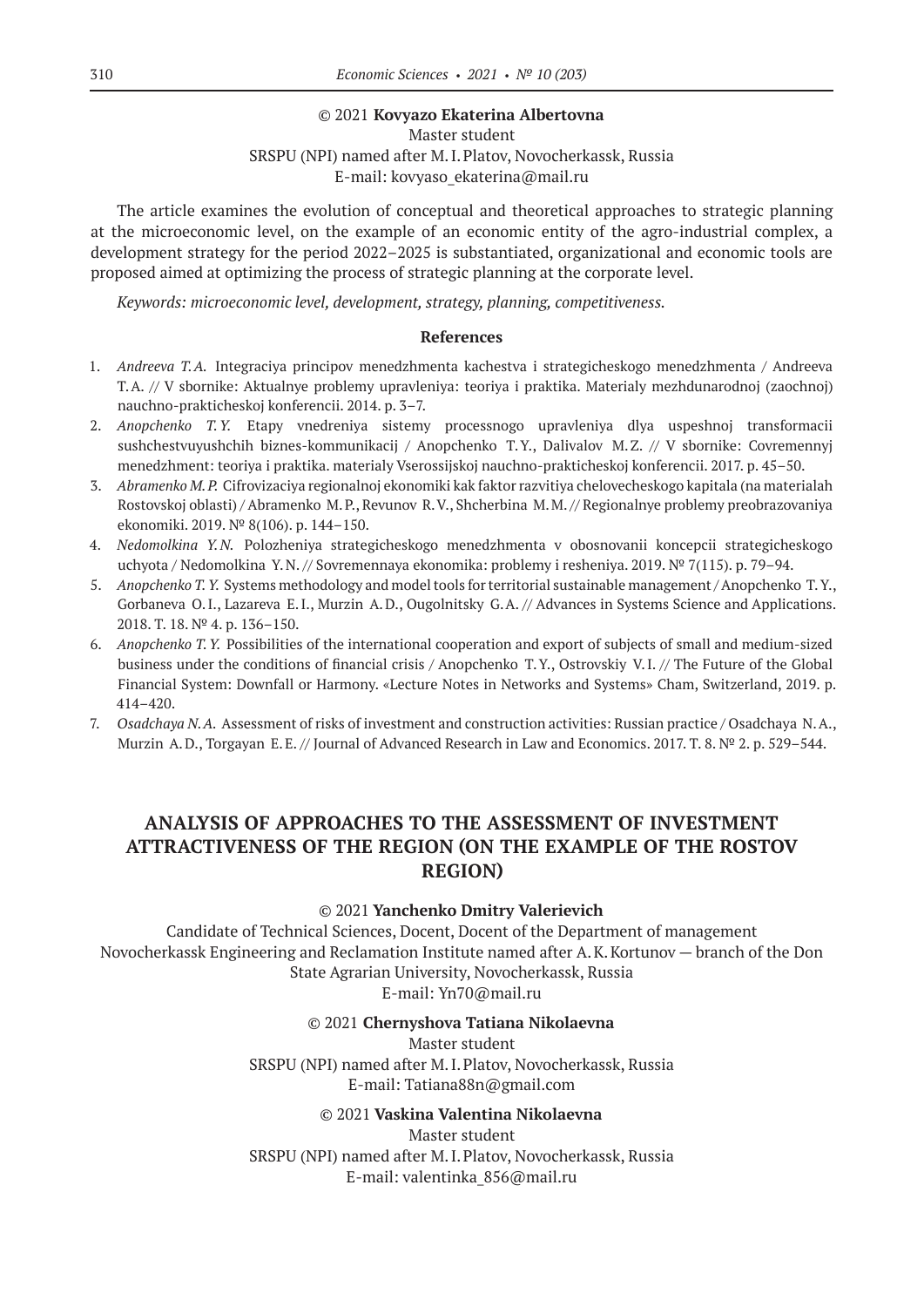#### © 2021 **Kovyazo Ekaterina Albertovna**

Master student SRSPU (NPI) named after M.I.Platov, Novocherkassk, Russia E-mail: kovyaso\_ekaterina@mail.ru

The article discusses the main analytical tools for assessing the investment potential at the mesoeconomic level, analyzes their advantages and disadvantages, presents the forecast dynamics of the investment potential of the Rostov region, substantiates the organizational, economic and administrative directions of increasing the investment attractiveness of the region.

*Keywords: investments, region, economy, development, Rostov region, organizational and economic measures.*

#### **References**

- 1. *Gorbanyova O.I.* Dinamicheskaya sochi-model regionalnogo razvitiya: sravnitel-nyj analiz administrativnyh i ekonomicheskih mekhanizmov upravleniya (na primere Yuzhnogo federalnogo okruga) / Gorbaneva O.I., Murzin A.D., Ugolnickij G.A. // Matematicheskaya teoriya igr i ee prilozheniya. 2021. T. 13. № 1. S. 59–88.
- 2. *Moskalenko A.P.*Investicionnoe proektirovanie: osnovy teorii i praktiki / Moskalenko A.P., Moskalenko S.A., Revunov R.V., Vildyaeva N.I. // Sankt-Peterburg, 2018. (1‑e, Novoe)
- 3. *Revunov R.V.* Povyshenie effektivnosti ekonomicheskogo kompleksa Yuga Rossii / Revunov R.V., Dalchenko E.A. // Imperativy, vektory, organizacionno-ekonomicheskie resheniya / Saarbryuken, 2016.
- 4. *Revunov R.V.* Napravleniya povysheniya effektivnosti selskogo hozyajstva Rostovskoj oblasti / Revunov R.V., Revunov S.V., Sheremetev P.G., CHernyshova T.N. // Moskovskij ekonomicheskij zhurnal. 2021. № 6.
- 5. Oficialnyj sajt Pravitelstva Rostovskoj oblasti https://www.donland.ru/activity/108/ data obrashcheniya 5 oktyabrya 2021 g.
- 6. Oficialnyj sajt upravleniya Rosstata po Rostovskoj oblasti https://rostov.gks.ru/statistic data obrashcheniya 5 oktyabrya 2021 g.
- 7. *Anopchenko T.Yu.* Vectors of increasing the efficiency of the modern economy of the region (based on the materials of the Rostov region) / Anopchenko T.Yu., Revunov R.V., Mur-zina S.M., Gubachev V.A., Dalchenko E.A. // V sbornike: Modern Global Economic System: Evolutional Development vs. Revolutionary Leap. Lecture Notes in Networks and Systems (LNNS, Volume 198). Cham, 2021. S. 2163–2169

### **MODERN AGRICULTURE IN AN ERA OF INNOVATIVE DEVELOPMENT AND DIGITAL SOLUTIONS**

#### © 2021 **Ratner Dmitry**

Postgraduate student Samara State University of Economics, Samara, Russia E-mail: ratner\_9d@mail.ru

The article examines modern agriculture in the era of digitalization and the introduction of innovative developments. The use of the Internet of Things (IoT), cloud computing and big data is described, which have had a huge impact on the efficiency of current processes. Several farms operate farms remotely using sensor technology, drones and other devices that collect vital data on soil properties, air, crop health and weather conditions. This data allows farmers and agribusiness to closely monitor crop production, optimize the use of agrochemicals and natural resources, and quickly adapt to changing environmental conditions. The subject of the research is the branch of agriculture. The object of the research was innovative technologies in the field of agriculture. The works of leading experts in the field of agriculture were considered: V.V.Godin, Yuzhaninova L., DyatlovaA.G.

It has been shown that there are many environmental and socio-economic aspects that affect agriculture at different stages of the production chain. From managing scarce recycling resources to new solutions for pesticides and fertilizers: many topics related to sustainability play a huge role in agriculture. As an example of industry optimization, self-propelled grain cleaning machines are given, which are several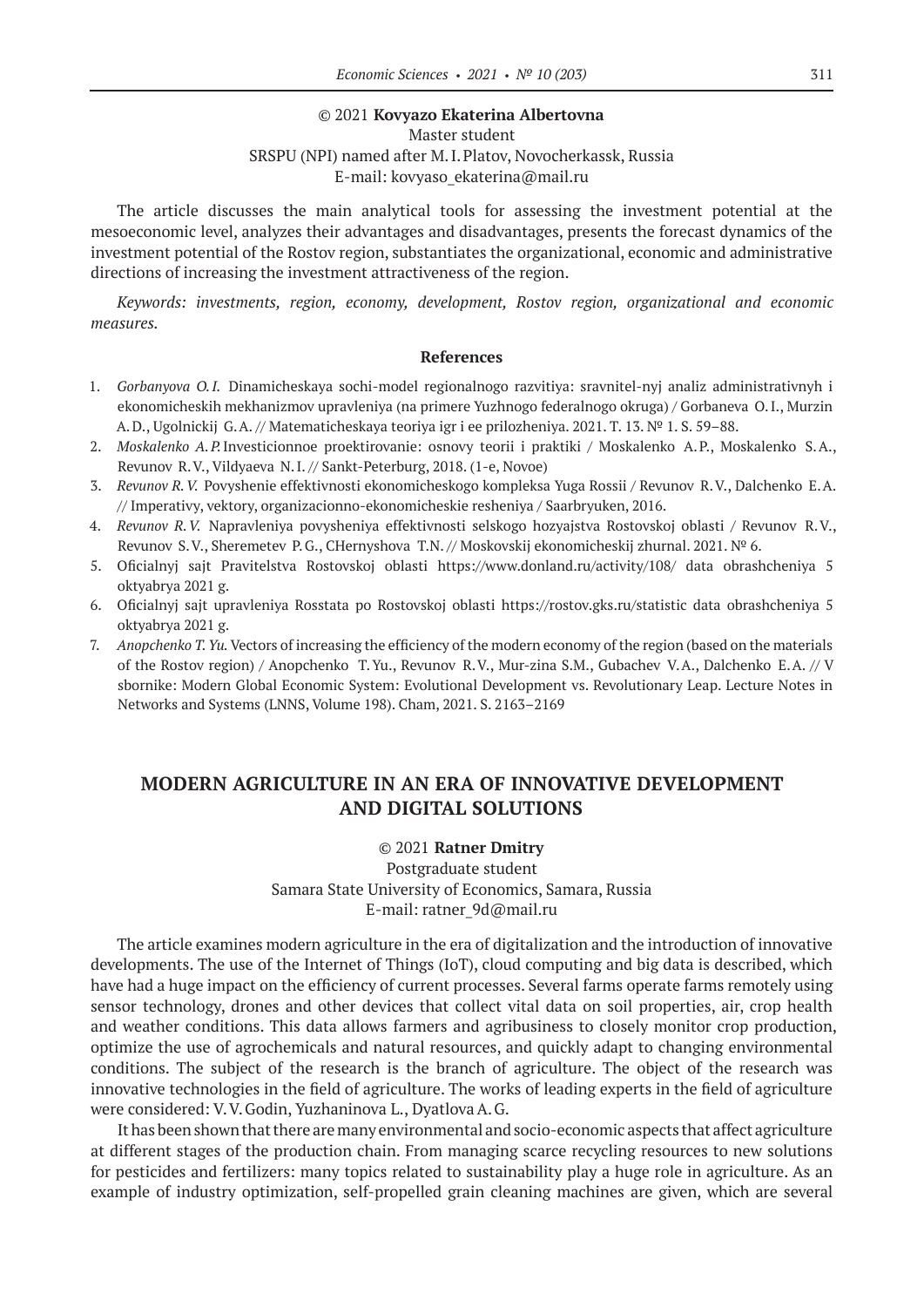times more cost-effective compared to using stationary grain cleaning complexes.

More recently, agronomists began to use grain throwers — this is an agricultural machine designed for quick loading of grain ready for transportation, forming, rollover and overturning of stacks of grain in elevators, grain warehouses and grain bins. Now it is also possible to clear grain from light impurities with the help of grain throwers. The use of grain throwers is more profitable and more efficient than the use of auger analogs. The disadvantages of a screw-type grain loader are in crushing the grain during the operation of the auger, which, during manual movement, has a distance of grain movement limited by the length of the auger and its power. The use of modern grain throwers ensures a minimum of grain crushing, they are self-propelled, the flight range of grain reaches 25 meters when moving up to 170 tons per hour.

*Keywords: innovation, agriculture, Internet of Things, digitalization, ecology, sustainable development, farm enterprises, optimization.*

# **FINANCE, MONEY CIRCULATION AND CREDIT**

### **PROBLEMS OF FACTORING SERVICES MARKET DEVELOPMENT**

### © 2021 **Petrova O.A.**

Senior Lecturer professor of Business Analysis Department, Financial University under the Government of the Russian Federation, Moscow, Russia E-mail: OAPetrova@fa.ru

The factoring services market is developing rapidly in Russia. Thus, by the end of February 2019, the Association of Factoring Companies (hereinafter referred to as AFC) published statistical indicators of the activity of Russian factors at the end of 2018. According to AFK, the market has reached the highest level in terms of the amount of accepted credit risk, the volume of business financing and the growth of the customer base, which was facilitated by cooperation with large debtors [4].

*Keywords: accounting, analysis, audit, factoring, factoring services*

# **BOOK KEEPING, STATISTICS**

### **THEORETICAL ASPECTS OF THE QUALITY MANAGEMENT SYSTEM**

#### © 2021 **AhmadyanovaR.R.**

Student

Financial University under the Government of the Russian Federation, Moscow, Russia E-mail: rufa\_br@mail.ru

### © 2021 **Lyalkova E.E.**

Ph.D. (Econ.), Associate Professor of the Business analyses Department Financial University under the Government of the Russian Federation, Moscow, Russia Associate Professor of the Academic Department of Accounting and Taxation Plekhanov Russian University of Economics, Moscow, Russia

This article discusses the main aspects of the quality management system. The main documents of the quality management system of various levels and the history of the formation of quality management in Russia are given. Special attention is paid to the Lean Manufacturing system and its components.

*Keywords: quality management system, standards, control, quality management, management accounting and reporting*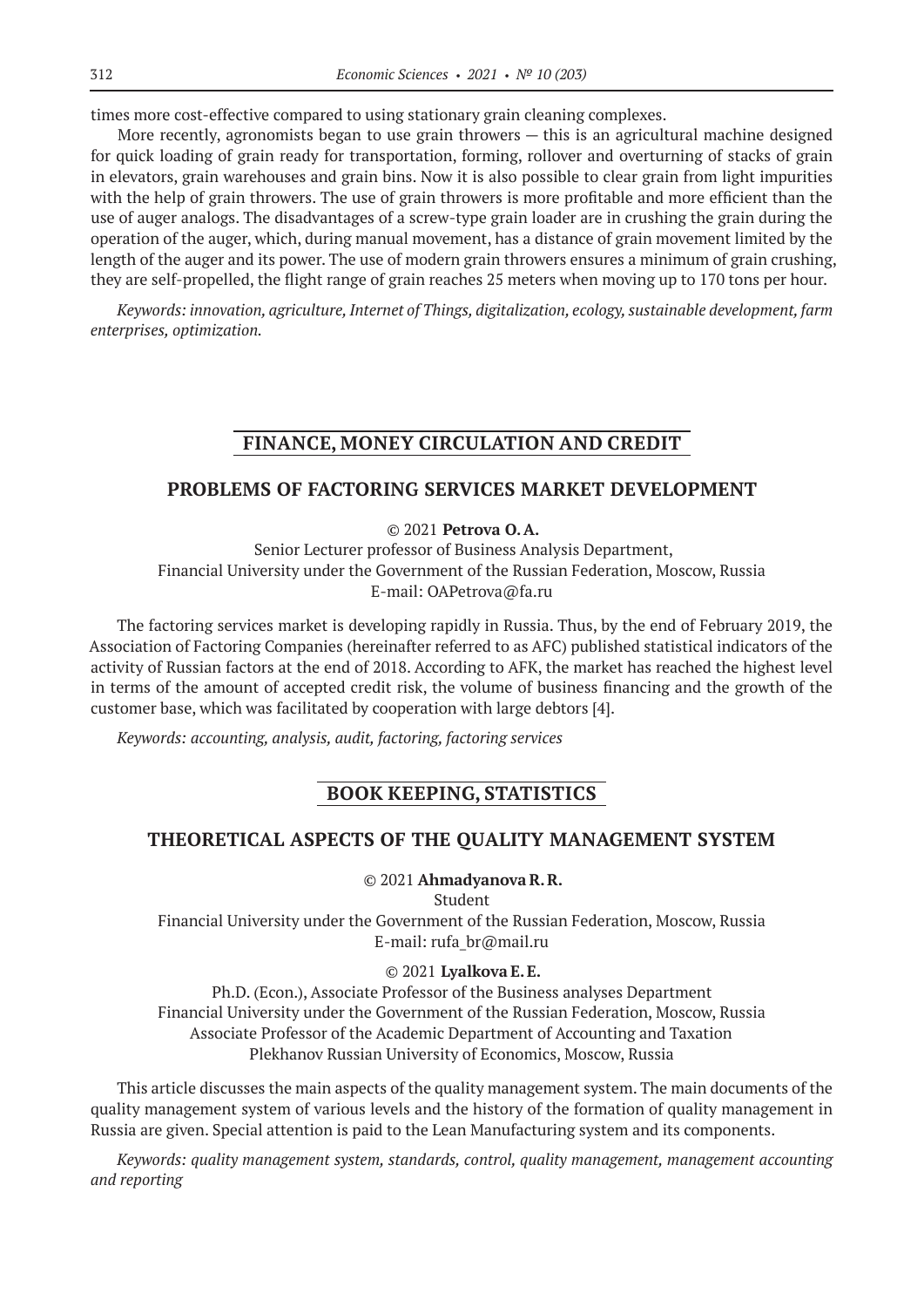### **CHALLENGES OF RELATED PARTIES DISCLOSURE**

© 2021 **Golysheva N.I.**

PhD in Economics, Assistant professor at the Department of Audit and Corporate Reporting Financial University under the Government of the Russian Federation, Moscow, Russia E-mail: NGolysheva@fa.ru

Ensuring the disclosure of information about related parties in the financial statements of companies is necessary so that the interested user can most objectively assess the financial position of companies, taking into account the possible influences of related parties.

*Keywords: accounting, analysis, audit, financial reporting, related party, relationship, disclosure*

### **NORMATIVE REGULATION OF MANAGEMENT ACCOUNTING IN RUSSIA**

© 2021 **Golysheva N.I.**

PhD in Economics, Assistant professor at the Department of Audit and Corporate Reporting Financial University under the Government of the Russian Federation, Moscow, Russia E-mail: NGolysheva@fa.ru

Introducing management accounting in an organization, management is faced with such a problem as the absence of any mandatory regulations. The redistribution of the functions of collecting information and preparing reports on management accounting for accounting or financial management does not solve this problem due to the lack of time and the proper level of training among the specialists of these departments.

*Keywords: accounting, analysis, audit, financial reporting, related party, relationship, disclosure*

# **DEVELOPMENT OF ACCOUNTING IN RUSSIA IN THE CONDITIONS OF TRANSITION TO THE DIGITAL ECONOMY AND ARTIFICIAL INTELLIGENCE**

© 2021 **Kosolapova M.V.**

Doctor of Economic Sciences (Advanced Doctor), Professor at the Department of Audit and Corporate Reporting Financial University under the Government of the Russian Federation, Moscow, Russia E-mail: MVKosolapova@fa.ru

© 2021 **Manvelova I.A.**

Associate Professor at the Department of English Language and Professional Communication Financial University under the Government of the Russian Federation, Moscow, Russia E-mail: IAManvelova@fa.ru

Among the large number of directions for the development of the world economy today, special attention is paid to the gradual transition to digital technologies, in which such a resource as information plays a primary role. The logical consequence of this was the formation of the information society, and then the emergence of the concept of the digital economy, in which digital data is a key factor of production in all spheres of society, including such an area as accounting.

*Keywords: accounting, analysis, audit, digital economy, artificial intelligence*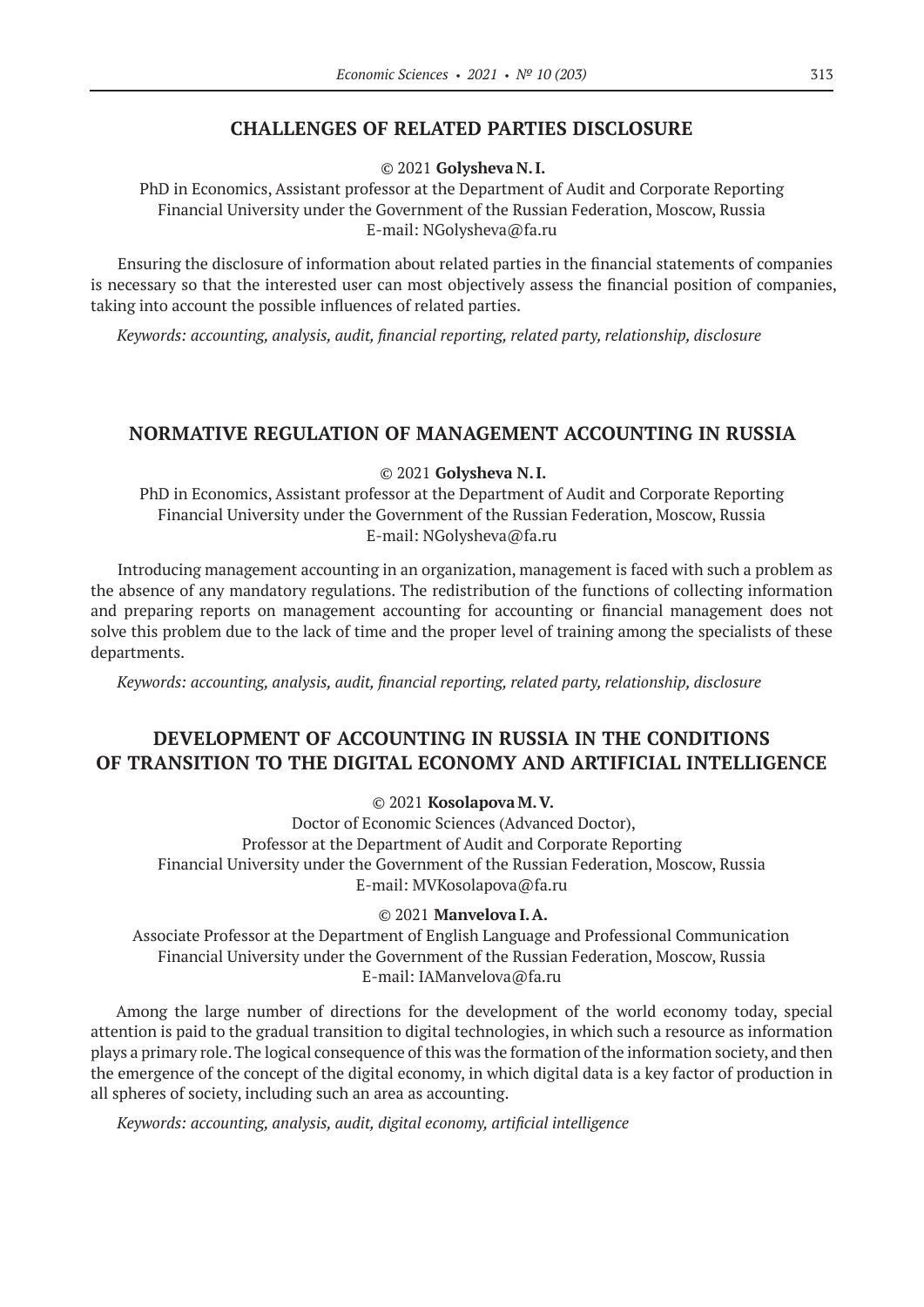# **APPROACHES TO THE DEVELOPMENT OF AN EFFECTIVE SYSTEM OF KEY RISK INDICATORS**

#### © 2021 **Petrov Alexander Mikhailovich**

Doctor of Economic Sciences (Advanced Doctor), Professor of Business Analysis Department Financial University under the Government of the Russian Federation, Moscow, Russia Professor of the Academic Department of Accounting and Taxation Plekhanov Russian University of Economics, Moscow, Russia E-mail: palmi@inbox.ru

Today, skillful risk management is an integral part of the profitability indicator of commercial activity. The changing economic and geopolitical situation, the instability of the level of supply and demand due to various factors affecting them, high industry competition, outpacing the pace of scientific and technological development, sharp changes in exchange rates, the instability of the legislative framework and other factors create conditions under which there is uncertainty of the activity of an economic entity in obtaining the expected final result. Thus, large multinational companies, international holdings and fast-growing business entities use a risk-based approach when determining long-term strategic goals. But in the transitional economy of the Russian Federation, the instability of the current situation leads to the complication of this problem.

*Keywords: budget violations, federal project, industry risk, key risk indicators.*

# **DEVELOPMENT OF A SYSTEM OF INDICATORS FOR ASSESSING INDUSTRY RISKS IN THE PROCESS OF SPENDING FUNDS ON FEDERAL PROJECTS**

#### © 2021 **Petrov Alexander Mikhailovich**

Doctor of Economic Sciences (Advanced Doctor), Professor of Business Analysis Department Financial University under the Government of the Russian Federation, Moscow, Russia Professor of the Academic Department of Accounting and Taxation Plekhanov Russian University of Economics, Moscow, Russia E-mail: palmi@inbox.ru

The information used by an economic entity should be useful for reducing the consequences of future threatening events. Threatening events may arise due to external sources, for example, a sharp change in the market situation or new requirements of regulatory authorities or legislation. Thus, many economic entities determine that the causes of undesirable events are mostly external factors. Therefore, it is necessary to develop a system of indicators for assessing industry risks, which is what the article is devoted to.

*Keywords: budget violations, federal project, industry risk, key risk indicators.*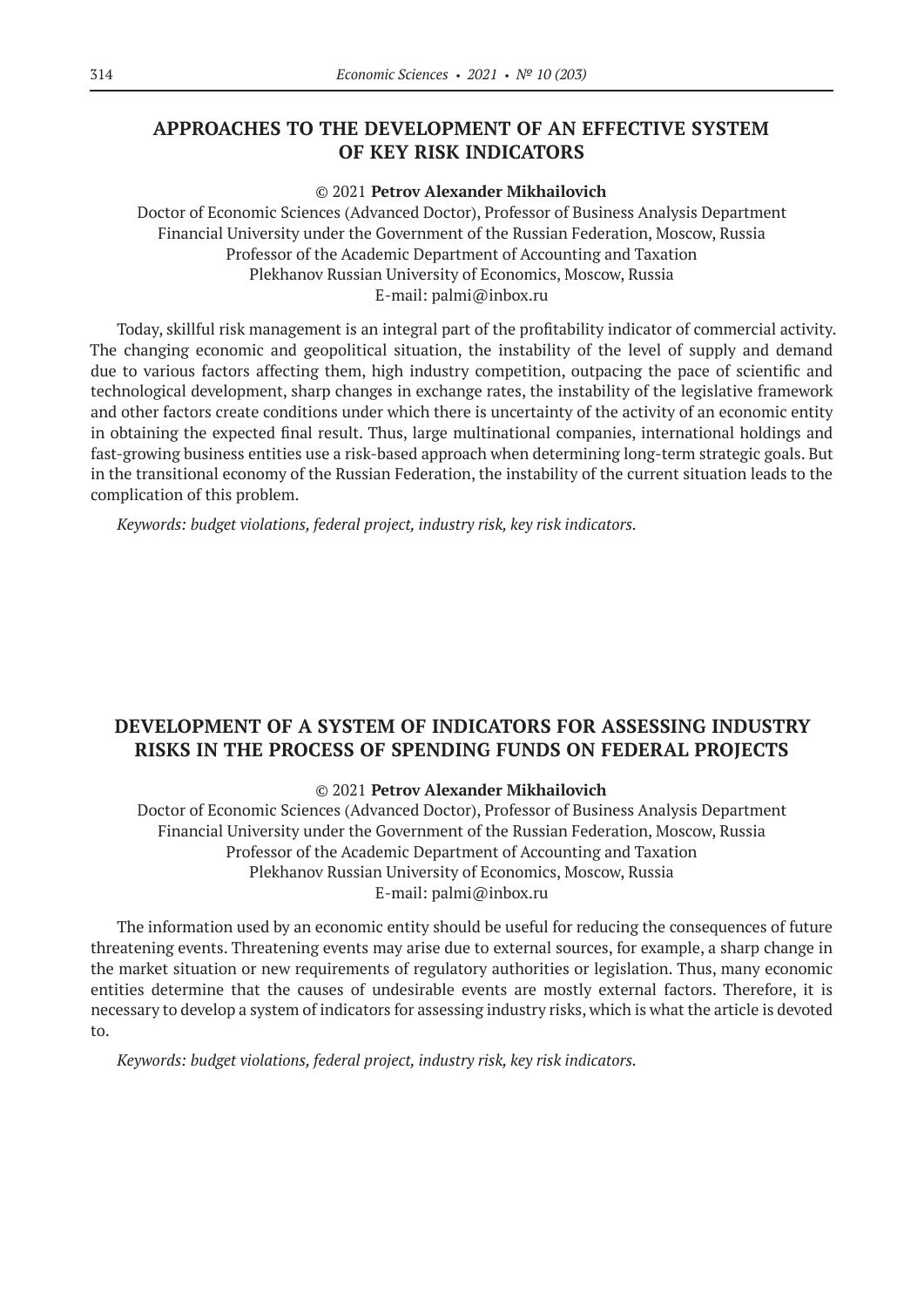# **DIGITALIZATION OF CONSOLIDATED FINANCIAL STATEMENTS IN THE INSURANCE BUSINESS**

© 2021 **Petrova O.A.**

Senior Lecturer professor of Business Analysis Department Financial University under the Government of the Russian Federation, Moscow, Russia E-mail: OAPetrova@fa.ru

The preparation of consolidated financial statements of a group of companies is a time-consuming and lengthy process, which requires a large amount of human and time resources to implement. In this regard, the problem of optimizing the process of compiling consolidated financial statements has recently become particularly relevant, since solving this problem allows us to significantly reduce the holding's costs and, at the same time, improve the quality of the consolidated financial statements issued.

*Keywords: accounting, analysis, audit, consolidated financial statements, insurance*

# **WORLD ECONOMY**

# **DYNAMICS OF INVESTMENT COOPERATION BETWEEN THE MEMBER STATES OF THE EURASIAN ECONOMIC UNION AND THE PEOPLE'S REPUBLIC OF CHINA**

© 2021 **Abramov Valery Leonidovich**

Doctor of Economics, Professor Chief Researcher Financial University under the Government of the Russian Federation, Moscow, Russia E-mail: valabr@yandex.ru

© 2021 **Lapenkova Natalia Vladimirovna** Junior researcher Financial University under the Government of the Russian Federation, Moscow, Russia E-mail: ms.nvla@mail.ru

The article analyzes the state of investment cooperation between the countries participating in the Eurasian Economic Union and the People's Republic of China. The authors revealed the existing problems, determined the directions for enhancing investment cooperation between the EAEU countries and the PRC.

*Keywords. International economic cooperation, investment cooperation, Eurasian Economic Union, People's Republic of China, foreign direct investment.*